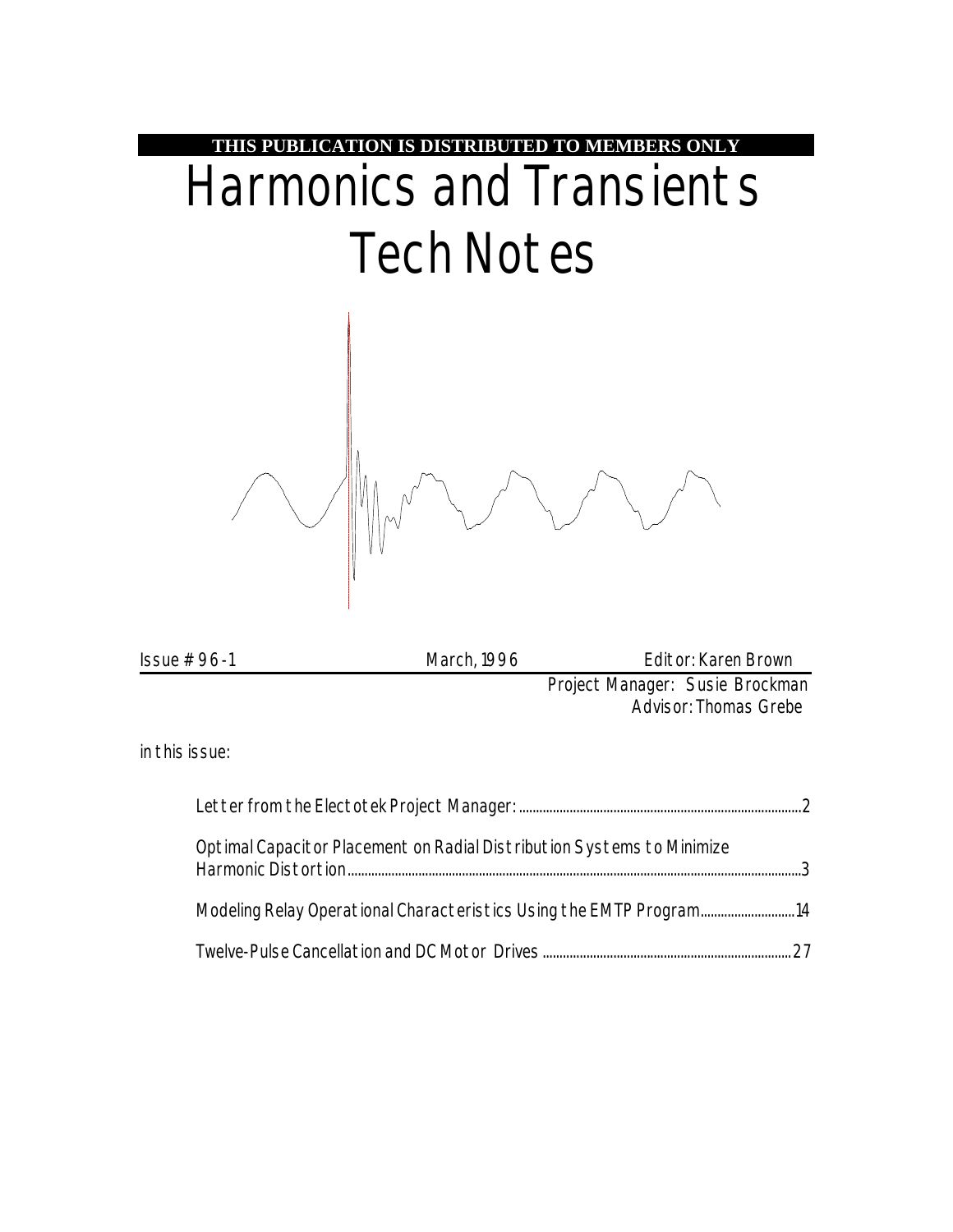### Letter from Electotek:

In an effort to better support our members, we have decided to combine the EMTP and HarmFlo+ Tech Notes into one publication. This will make it easier for us to adhere to a regular distribution schedule and will benefit you, the power engineer in exploring two different types of power system analysis. This publication was developed for exchanging information between members of the group. Our members represent varied levels of experience. Currently, technical papers predominate what is being presented but we would invite you to submit other applications of the software such as brief notes on how to tackle a certain problem or situation. We feel the exchange of information is one of the most helpful resources the group can provide. I would like to see the Tech Notes evolve into more of an information exchange and less of merely posting technical papers.

Our Technical Coordinator, Karen Brown, will be serving as editor of this newly combined publication. Many of you who were involved in the EPRI DPQ project will recognize her high efficiency and attention to detail.

Sincerely,

Susie Brockman

For more information concerning the newsletter or to submit a contribution please contact:

Karen Brown Electrotek Concepts, Inc. 408 North Cedar Bluff Road, Suite 500 Knoxville, Tennessee 37923 Phone: (423) 470-9222 x143 FAX: (423) 470-9223 e-mail: karen@electrotek.com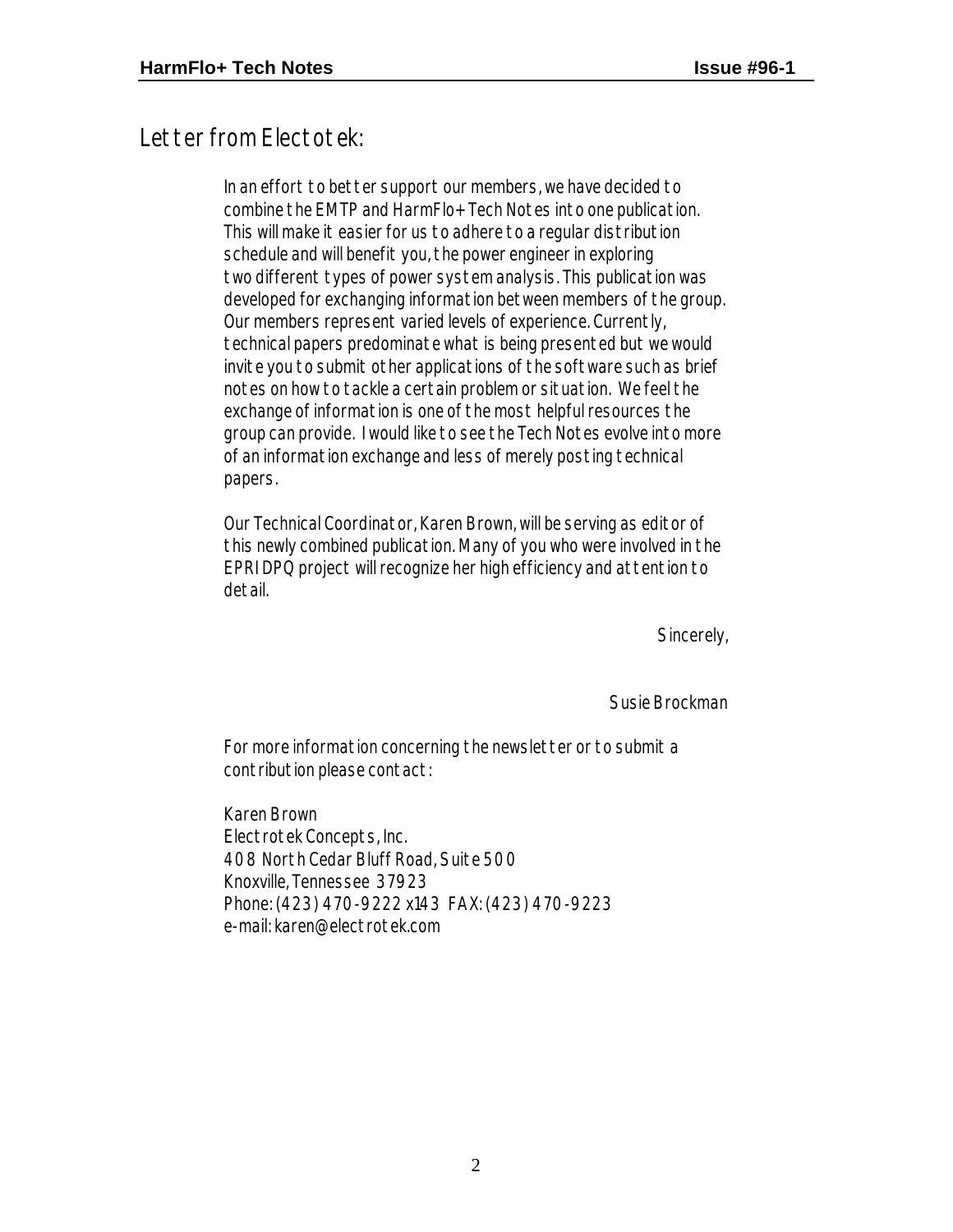# Optimal Capacitor Placement on Radial Distribution Systems to Minimize Harmonic Distortion

Determining Optimal Locations of Shunt Compensation Capacitors for Radial Distribution Systems with Harmonic Distortion Using a Neighborhood Search Algorithm

#### Abstract

This paper describes a new method to determine the optimal locations of shunt compensation capacitors for radial distribution systems with harmonic distortion. The state space equations for a network are derived and the network poles and zeros are obtained. The solution to the harmonic resonance problem is formulated as a discrete optimization problem in terms of pole and zero locations. Optimal capacitor locations are determined by means of a neighborhood search algorithm. The procedure is demonstrated on an 18 bus radial distribution network. Furthermore, it is shown that the algorithm does provide optimal harmonic attenuation.

#### Introduction

Harmonic distortion in the power system is becoming an increasingly important issue in distribution system planning, design and operation. Not only are harmonic levels increasing in distribution systems but consumer loads are also becoming more sensitive to harmonic distortion [1].

Harmonics are generated by a variety of sources, ranging from arc furnaces, drives, transformers, to lighting and computers. Most of these sources inject harmonic currents into the power system. These currents in turn result in harmonic voltage drops across various network elements. In this way harmonics can propagate throughout the power system to buses remote from the harmonic source [2].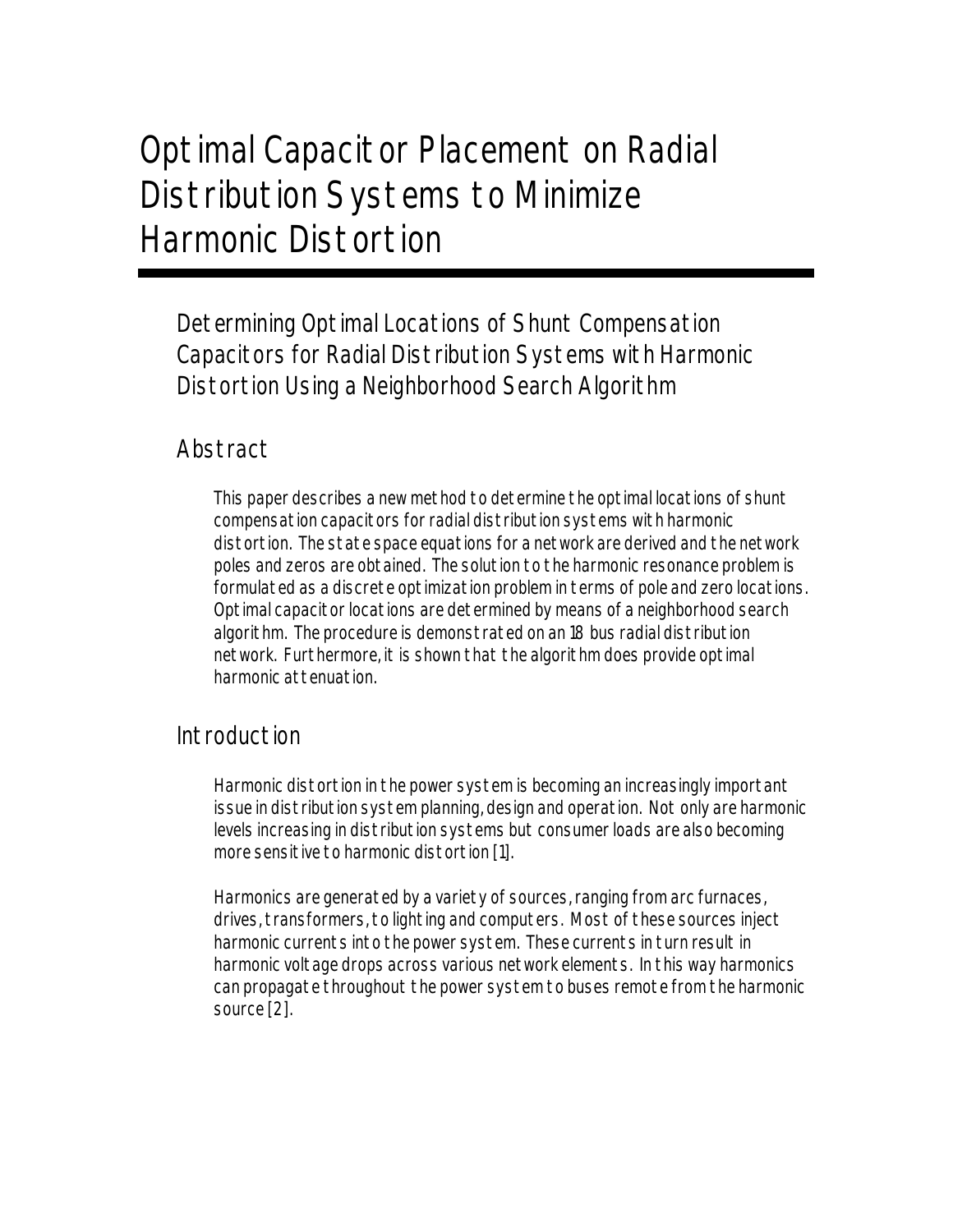If these harmonics are ignored, they can cause harmonic problems such as resonant conditions, telephone interference, capacitor bank failures, overheating of motors, vibrations as well as false tripping of equipment [1].

One way of solving the harmonic distortion problem (HDP) is by making use of sensitivity analysis methods [3, 4]. However, this requires much computational effort since all the system eigenvalues and eigenvectors need to be calculated. In addition, the sensitivity methods rely on a step by step method of analysis whereby the sensitivity factors have to be analyzed for each proposed system configuration.

Recently, the HDP was formulated as an optimization problem [5]. However, the proposed method requires the solution of a three phase load flow at each iteration. This makes the computation cumbersome.

In this paper the HDP is formulated as a discrete optimization problem. The objective function and its constraint are formulated in terms of distances from poles and zeros to the harmonic frequencies. A simple neighborhood search is used to obtain the optimal solution. The method is tested on an 18 bus radial distribution network and the results are presented.

# Mathematical Formulation of the HDP State Space Model

In this study two types of radial distribution systems are considered, namely systems that have a capacitor at the end of each feeder and systems ending with a line on each feeder. The second case can be modeled in the same way as the first case, by modeling the line as part of the load.

In order to derive the state space model for such distribution systems, the independent state variables need to be chosen. These are taken as all the capacitor voltages, as well as all the nodal current injections at buses with capacitors attached to them. The loop and node equations can then be determined and expressed in the familiar state space form:

| $sx = Ax + Bu$ | (eq.1) |
|----------------|--------|
|                |        |

$$
y = Cx \tag{eq.2}
$$

$$
x' = [I_1 I_2 ... I_n V_1 V_2 ... V_n]
$$
 (eq.3)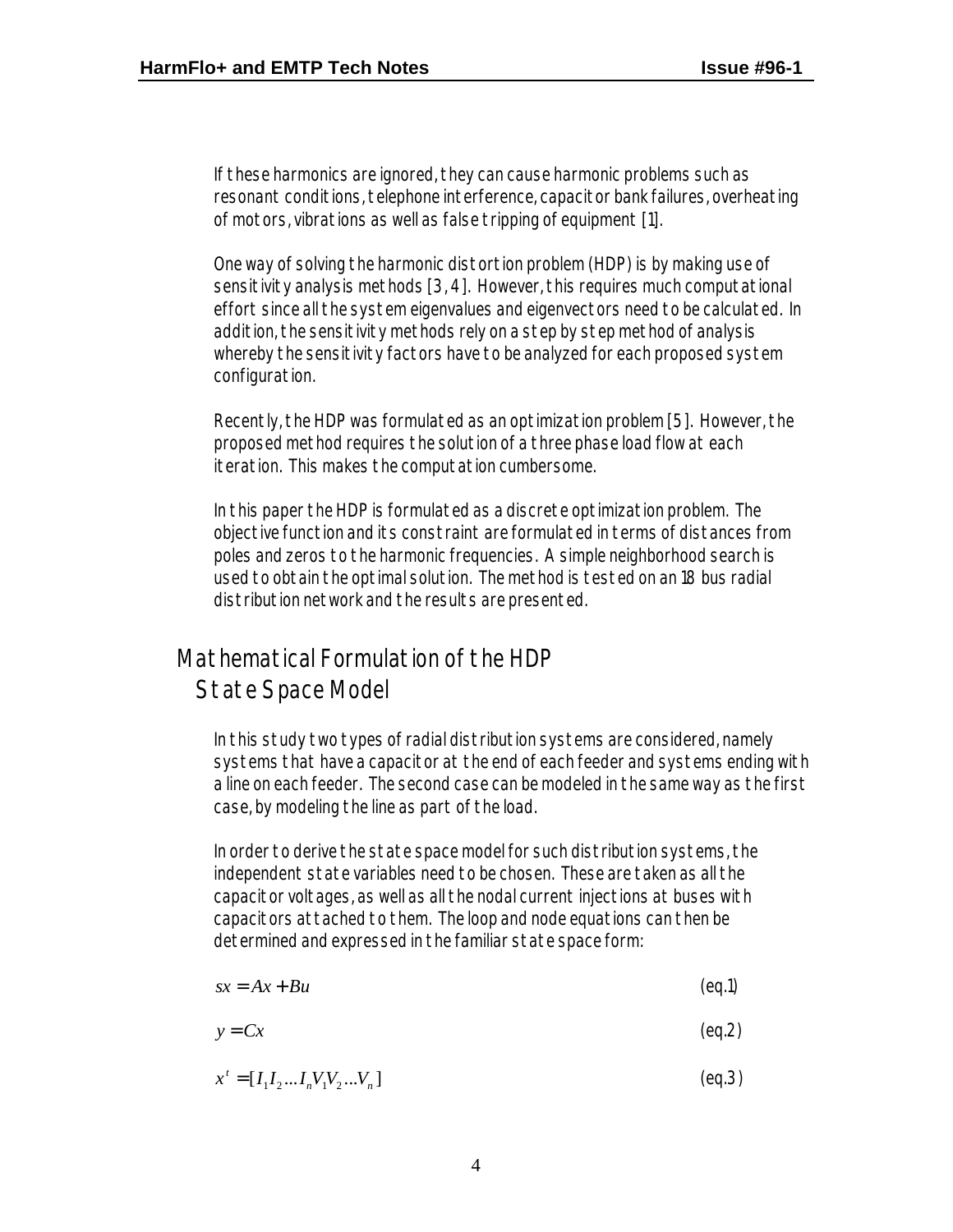where: s is the Laplace operator

 x is the 2n x 1 state space vector containing the n independent line currents as well as the n independent capacitor voltages A is the 2n x 2n state coefficient matrix B is the 2n x m input coefficient matrix m is the number of harmonic current sources u is the m x 1 input vector of harmonic source currents y is the p x 1 voltage output vector p is the number of nodal output voltages C is the p x 2n constant matrix relating the states to the output  $\mathsf{l}_{_\mathsf{n}}$  is the current injected into node n  ${\mathsf V}_{\scriptscriptstyle\rm n}$  is the voltage at node  ${\mathsf n}$ 

Once the state space model has been determined, the parallel resonant frequencies (poles) are obtained by calculating the eigenvalues of the matrix A.

It is well known, that the system transfer function is given by the following [6]:

$$
Z(s) = \frac{y}{u} = C \frac{adj(sI - A)}{det(sI - A)} B
$$
 (eq.4)

where: Z(s) is the transfer function in the Laplace domain

In the case of a single input, single output system (SISO), where the input is applied at a capacitor node, the system impedance can be rewritten as follows [3]:

$$
Z = \frac{1}{C_n} \frac{\det(sI - A_n)}{\det(sI - A)}
$$
(eq.5)

where:  $\textit{\textbf{C}}_{\textit{n}}$  is the capacitance of the capacitor bank at node n

 $A_{\!n}^{}$  is obtained by eliminating the row and column of A, corresponding to the output node

Thus the series resonant frequencies (zeros) are determined by calculating the eigenvalues of the matrix  $A_n$ , which is of dimension  $(2n-1)x(2n-1)$ .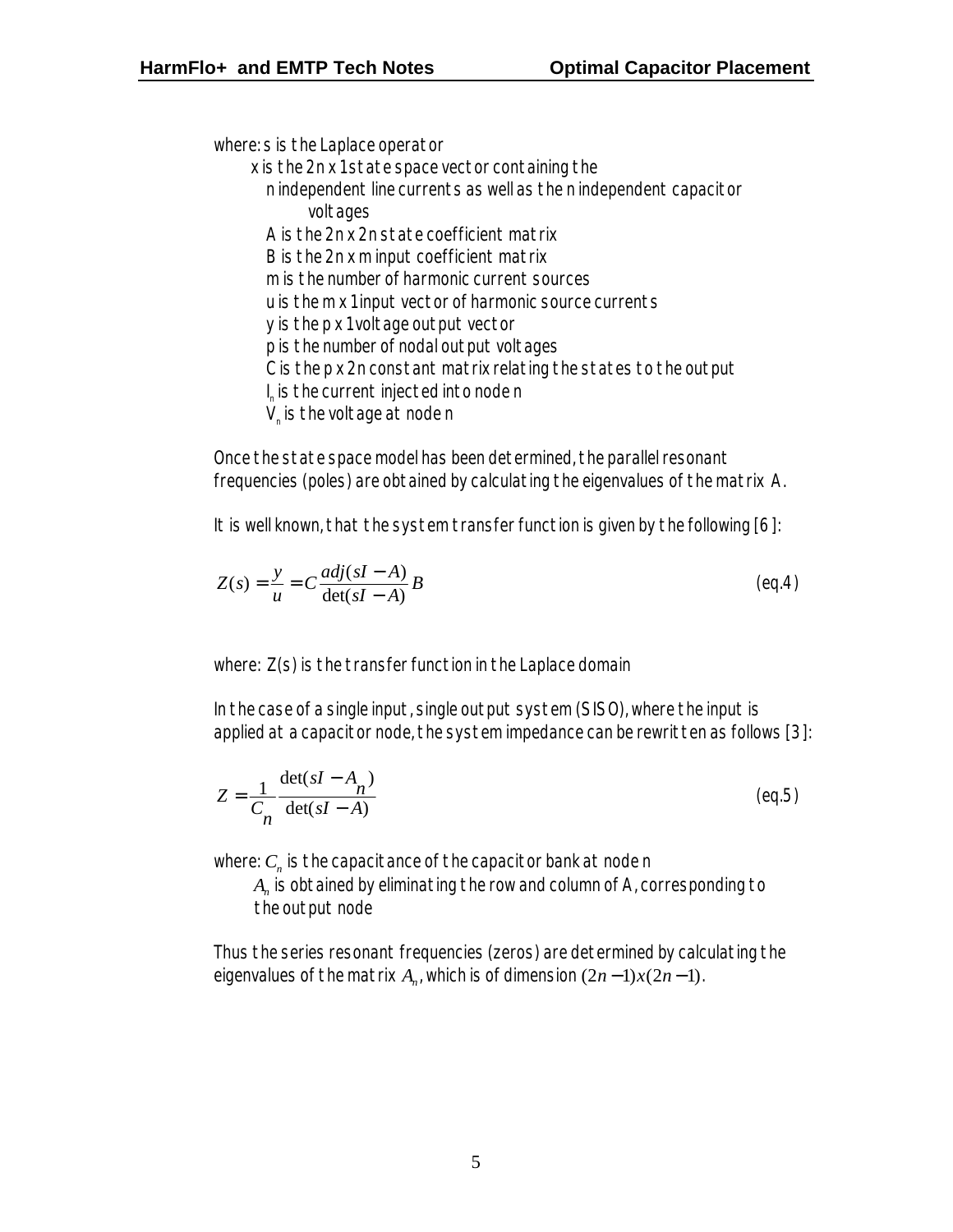# Formulation of the HDP as an Optimization Problem

In order to minimize the effect of the HDP, specifications can be placed on the poles and zeros of the system. The zeros should be close to harmonic frequencies and poles should be far from harmonic frequencies unless there is a zero between that pole and the harmonic frequency in question. Furthermore, poles and zeros should be close to each other.

These requirements are formulated as an objective function as follows:

$$
\text{maximize}_{CS}(J = \min_{i}(\min_{j} |H_{i} - P_{j}|))
$$
\n(eq.6)

Subject to the constraint:

$$
C = \min_{i} (\min_{j} |H_i - Z_j|) < \mathbf{g} \tag{eq.7}
$$

where: H<sub>i</sub> the ith harmonic frequency injected by the harmonic source

P<sub>j</sub> is the jth system pole Z<sub>j</sub> is the jth system zero  $\overline{CS}$  is the configuration space or feasibility set  $[4]$ J is the value of the objective function C is the value of the constraint for the zeros *g* is the limit of the constraint

The configuration space is given by all the possible combinations of capacitor locations. A neighborhood search results when only one capacitor at a time is switched on to another bus, thereby changing two bits in the configuration space.

The formulation of (6) and (7) was chosen, since it is desirable to have the poles far away from a harmonic frequency in order to avoid resonance effects. Furthermore, by choosing  $g = 1$  it is ensured that there is a zero in the vicinity of a harmonic frequency. This is desirable, as it mitigates the dominance of the harmonic frequency.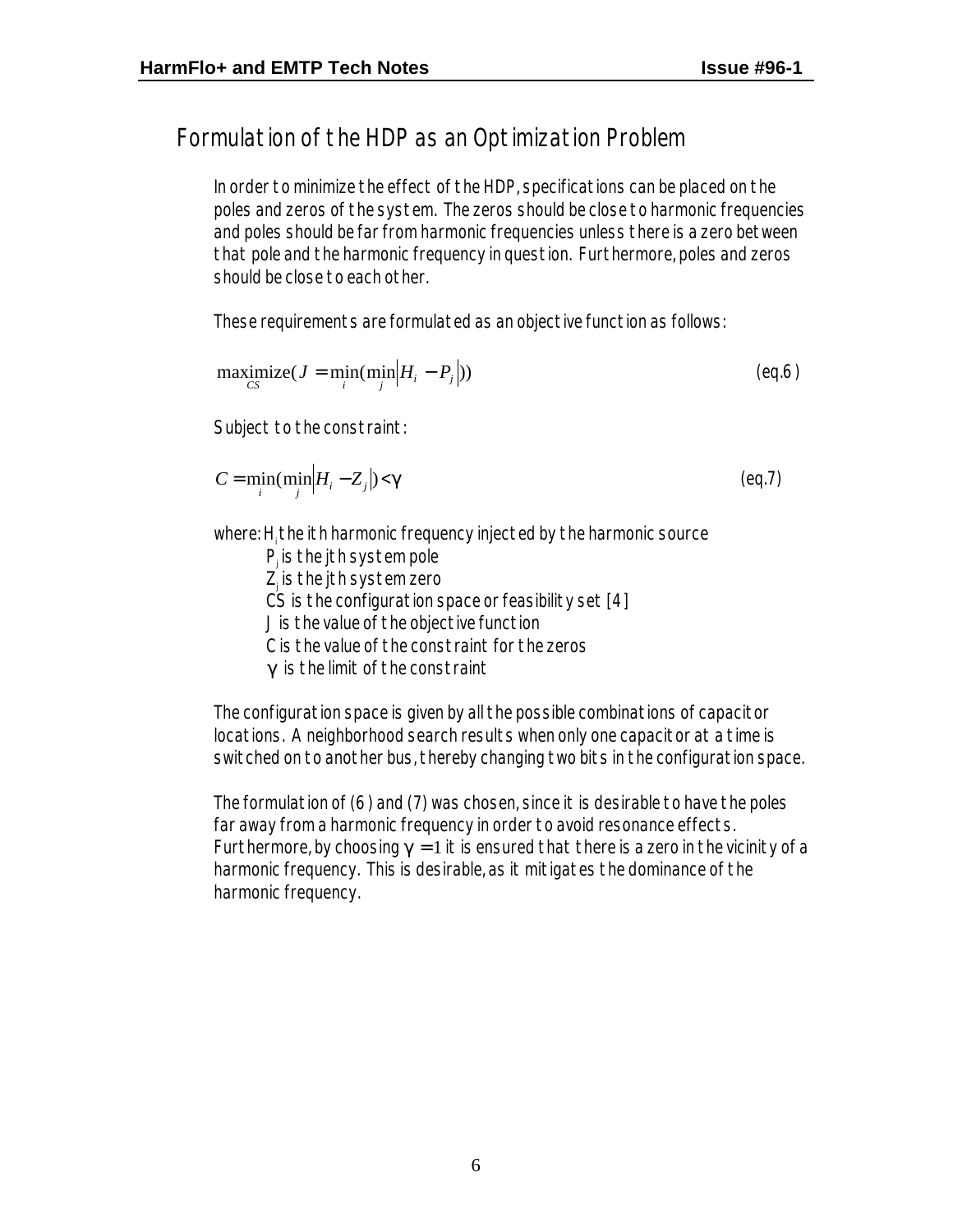#### Method of Solution

Figure 1 shows a flowchart of the procedure that was used to obtain a solution to the optimization problem as posed in (6) and (7).



Figure 1: Flowchart of the Optimization Algorithm

After a random initial assignment of capacitors the state space model is generated and the system poles and zeros are calculated. The constraint for the zeros is then checked. If it is not satisfied, a new configuration space element is chosen by changing the position of one capacitor, resulting in a neighborhood search. If the constraint is satisfied, the value of the objective function is calculated and compared to the previous one.

If  $J_i < J_{(i-1)}$ , a new configuration space element is chosen as explained above. The objective function is once again evaluated and compared to the original value. If  $J_i < J_{(i-1)}$ , then  $CS_i$  is taken as the feasible capacitor assignment.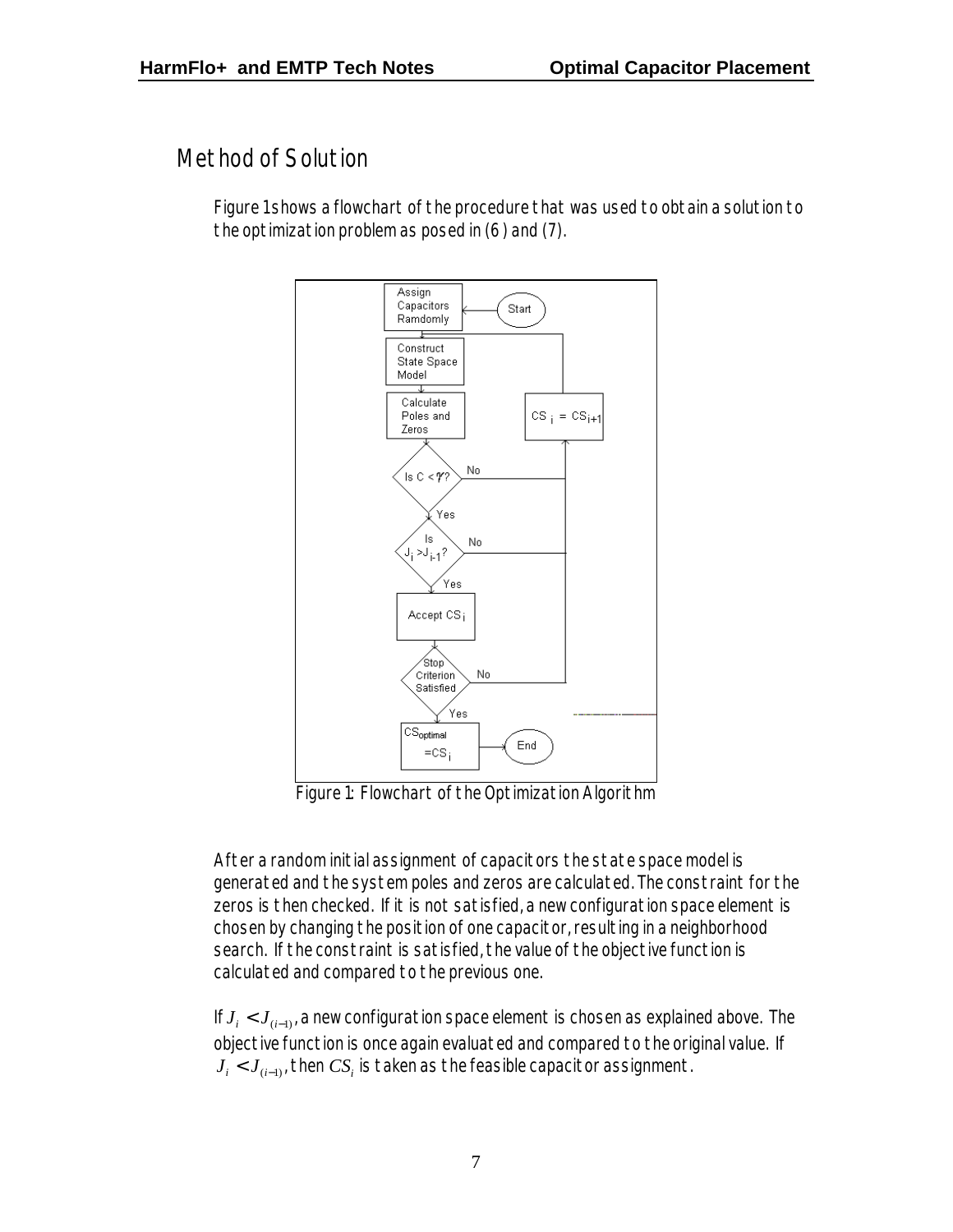If *J J <sup>i</sup>* > (*i*−*l*) , the feasible configuration space element is updated. The process repeats itself until the stop criterion is met. The stop criterion states that if two iterations have not produced an improved J value, the algorithm terminates.

# Case Study

The distribution system shown in Figure 2 was studied [3]. The system consists of three feeders connected to a transformer.





The system bases are 1 MVA, 13.2 kV and 377 rad/s. The line data as well as the transformer data is given in Table 1. The capacitor values are all 0.5 per unit. The line resistance and the loads were neglected in the study, as they only have minimal effects on the system poles and zeros thus resulting in a more conservative design. The shunt line capacitance was ignored, as it is negligible compared to the capacitor banks connected to the system.

A 1 MVA 6 pulse converter is connected to bus 18. Only the  $5<sup>th</sup>$  and  $7<sup>th</sup>$  harmonic are injected.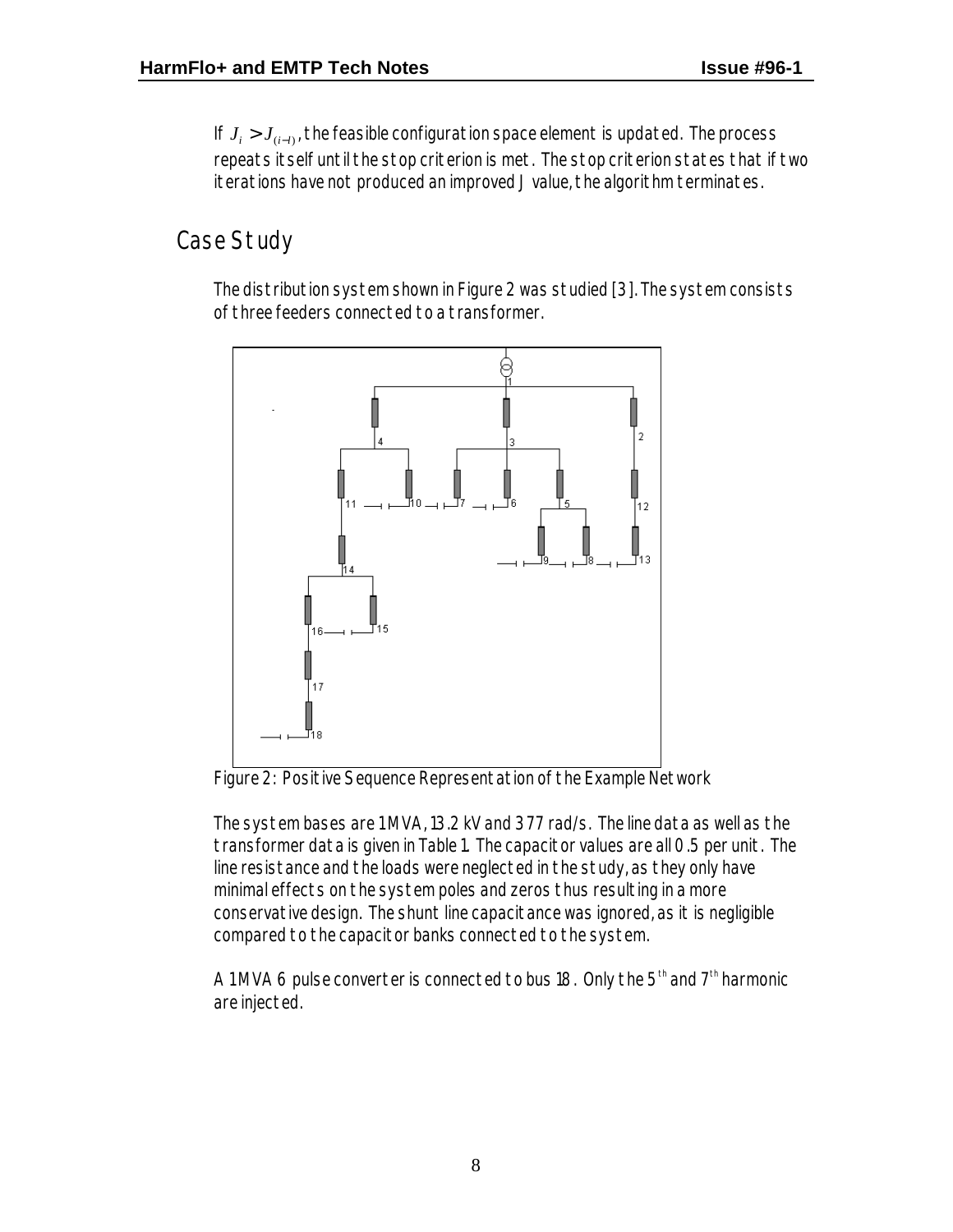The poles and zeros, listed in Table 2, were calculated by using Matlab®. Furthermore, the system response shown in Figure 3, was obtained by using V-Harm®, which was developed by Cooper Industries specifically for harmonic analysis of power systems [8]. The V-Harm® simulation was done by injecting a 0.3 per unit current over all frequencies up to the  $10<sup>th</sup>$  harmonic.

| Line        |       | Line      |       |
|-------------|-------|-----------|-------|
| Transformer | 0.532 | $5-9$     | 0.127 |
| $1-2$       | 0.174 | $1-4$     | 0.278 |
| $2 - 12$    | 0.246 | $4 - 10$  | 0.096 |
| $12 - 13$   | 0.107 | $4 - 11$  | 0.171 |
| $1 - 3$     | 1.209 | $11 - 14$ | 0.045 |
| $3 - 5$     | 2.968 | $14 - 15$ | 0.164 |
| $3-6$       | 0.160 | $14 - 16$ | 0.251 |
| $3 - 7$     | 2.282 | $16 - 17$ | 0.354 |
| $5 - 8$     | 0.055 | $17 - 18$ | 0.134 |

Table 1: Line and Transformer Data in Percent of Per Unit Values

Table 2: Lower System Poles and Zeros in Per Unit Before the Optimization

| Poles                  | Zeros                  |
|------------------------|------------------------|
| $\frac{+}{2}$ j15.3027 | $\frac{+}{2}$ j35.2219 |
| $\frac{+}{2}$ j9.18034 | $\frac{+}{2}$ j33.3099 |
| $\frac{+}{2}$ j7.47741 | $\frac{+}{2}$ j30.0978 |
| $\frac{+}{2}$ j4.11069 |                        |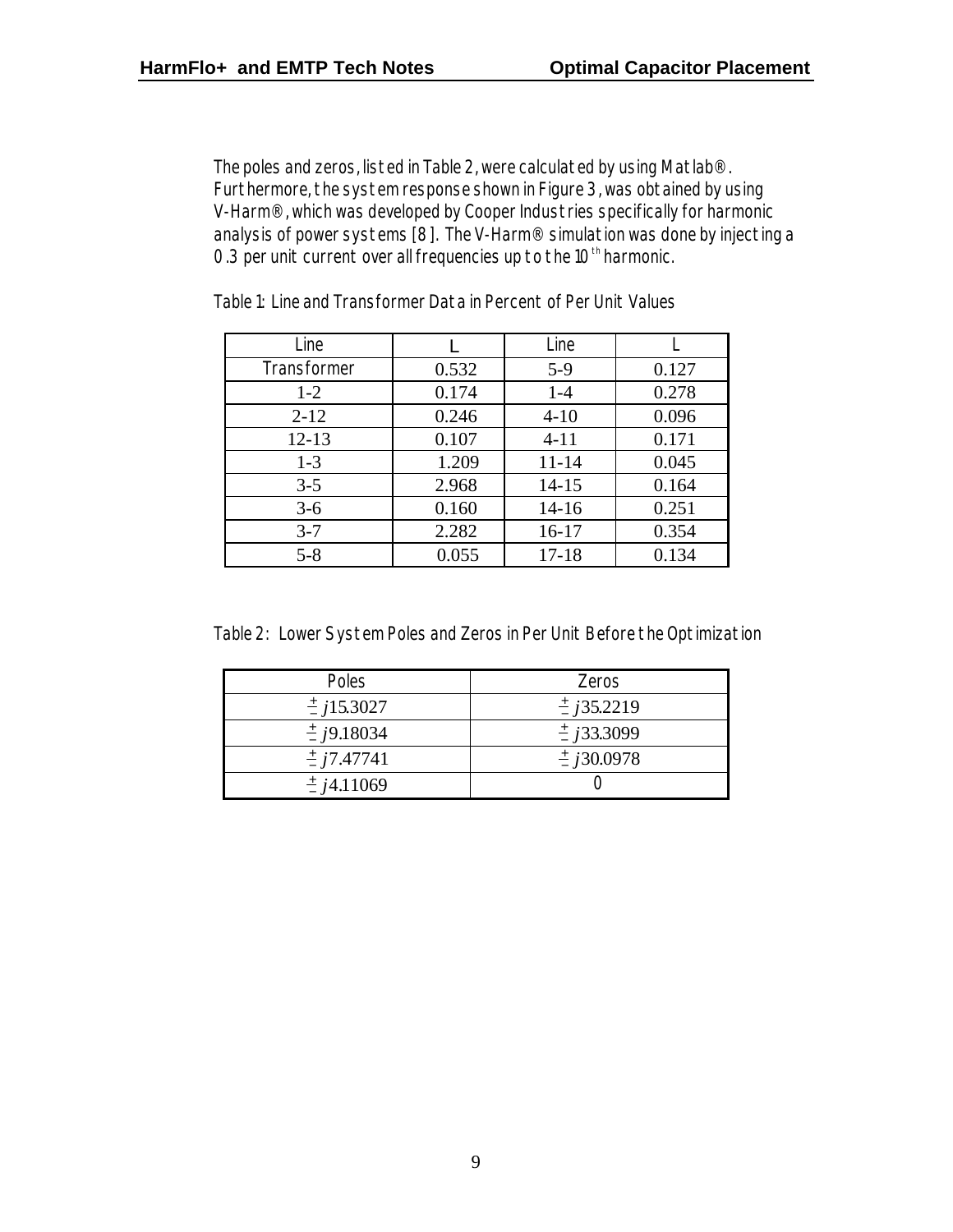

Figure 3: V-Harm® Output Response Before the Optimization

From Table 2 it can be seen that all the zeros are far from the  $5<sup>th</sup>$  and  $7<sup>th</sup>$  harmonic. Furthermore, the poles are very close to these frequencies. This indicates that there will be a harmonic distortion problem in the network if no countermeasures are applied. This is confirmed by Figure 3 which shows that there are very high resonant peaks in the vicinity of the  $5<sup>th</sup>$  and  $7<sup>th</sup>$  harmonic. The magnitudes for the 5<sup>th</sup> and 7<sup>th</sup> harmonic are 0.0344074 per unit and 0.0127801 per unit respectively.

In order to minimize the voltage distortion that is produced by the converter, four additional capacitors of 0.5 per unit each are at first randomly placed at the network buses. The A matrix and the poles and zeros for the output response at bus 18 are calculated. The optimization algorithm as described in section 2.3, is applied, resulting in a neighborhood search over the configuration space.

Figure 4 shows the value of the objective function for each iteration. It can be seen that J increases with each iteration. The optimal capacitor assignment is obtained after five iterations. The maximum value of J is 0.96337 per unit. For this example the optimal response at bus 18 is obtained when additional capacitors are connected to the following buses: 2, 12, 16 and 17.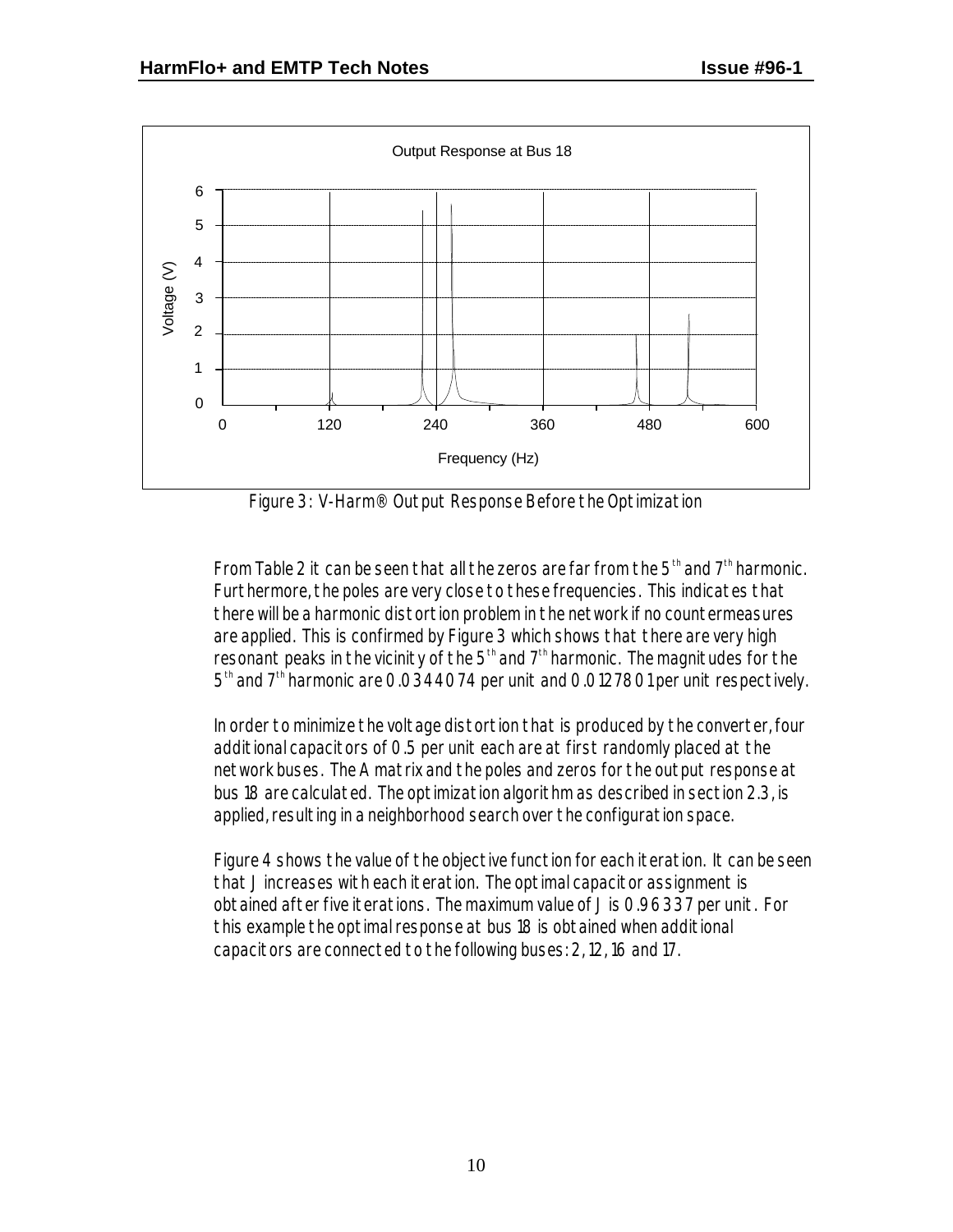

Figure 4: Value of the Objective Function for Each Iteration

The poles and zeros for the optimal configuration are shown in Table 3. The output response is shown in Figure 5.

Table 3: Lower system poles and zeros in per unit with the optimal capacitor assignment.

| Poles                  | Lines                  |
|------------------------|------------------------|
| $\frac{+}{2}$ j16.6779 | $\frac{+}{2}$ j16.8447 |
| $\frac{+}{2}$ j11.2373 | $\frac{+}{2}$ j16.4566 |
| $\frac{+}{2}$ j7.98704 | $\frac{+}{2}$ j7.99356 |
| $\frac{+}{2}$ j5.96337 | $\frac{+}{4}$ j4.59542 |
| $\pm$ j3.96613         |                        |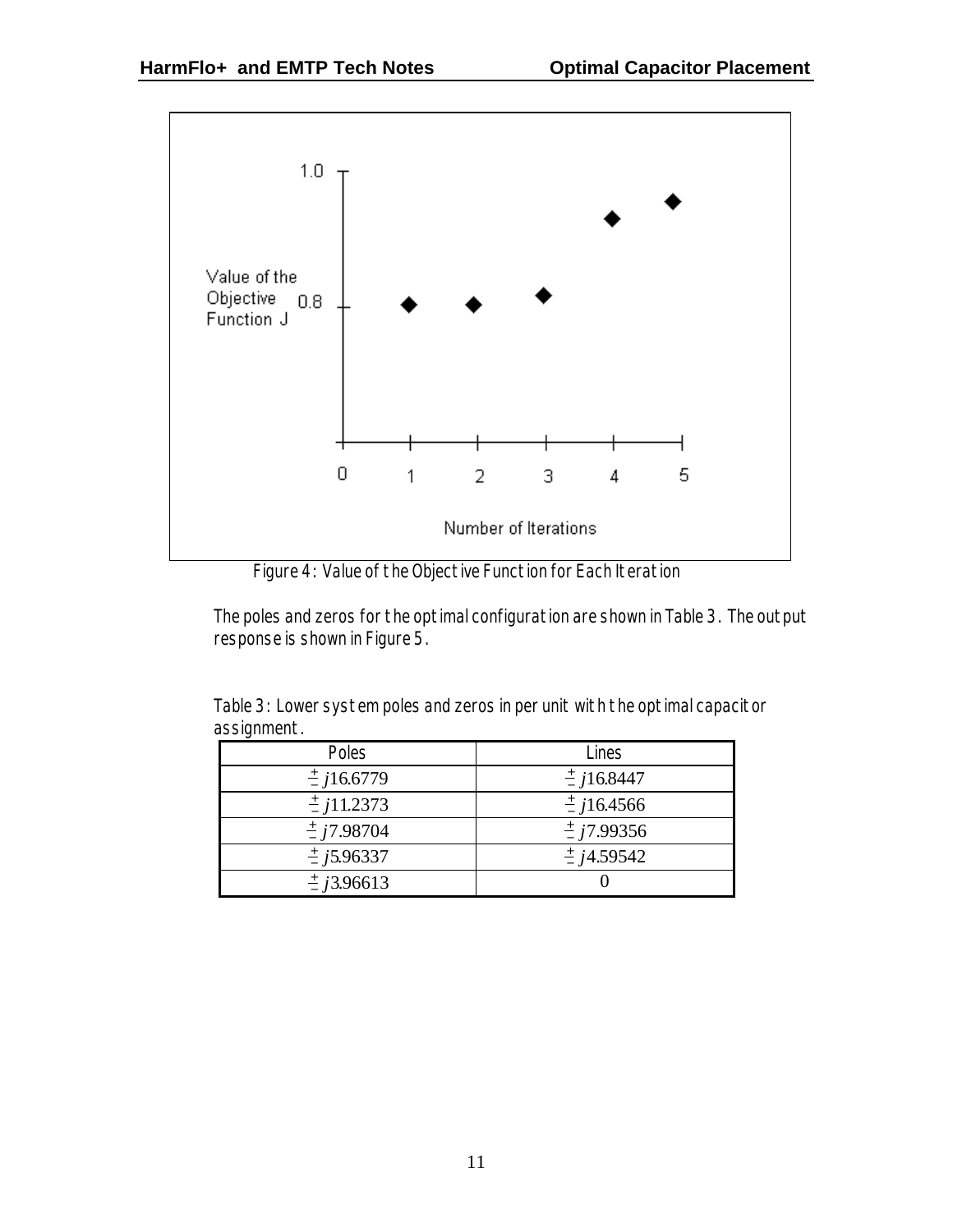

Figure 5: V-Harm® Output Response with the Optimal Capacitor Assignment

From Table 3 it can be seen that the nearest poles to the  $5<sup>th</sup>$  and  $7<sup>th</sup>$  harmonic are at 5.96337 and 7.98704 respectively. The frequency response of the simulation performed in V-Harm® also confirms the significant improvement over the original system. The magnitudes of the  $5<sup>th</sup>$  and  $7<sup>th</sup>$  harmonic are 0.00222821 per unit and 0.00708988 per unit respectively. This is an improvement by a factor of about 15 and 2 respectively.

The new network configuration is therefore better than the original distribution system in terms of harmonic distortion.

#### Conclusion

It has been shown in this paper, that the HDP can be formulated in terms of an optimization problem. The objective function and its constraint can be expressed in terms of differences between poles, zeros and harmonic current injections. The optimization algorithm was successfully applied to an 18 bus example network and the validity of the method was confirmed by V-Harm® simulations.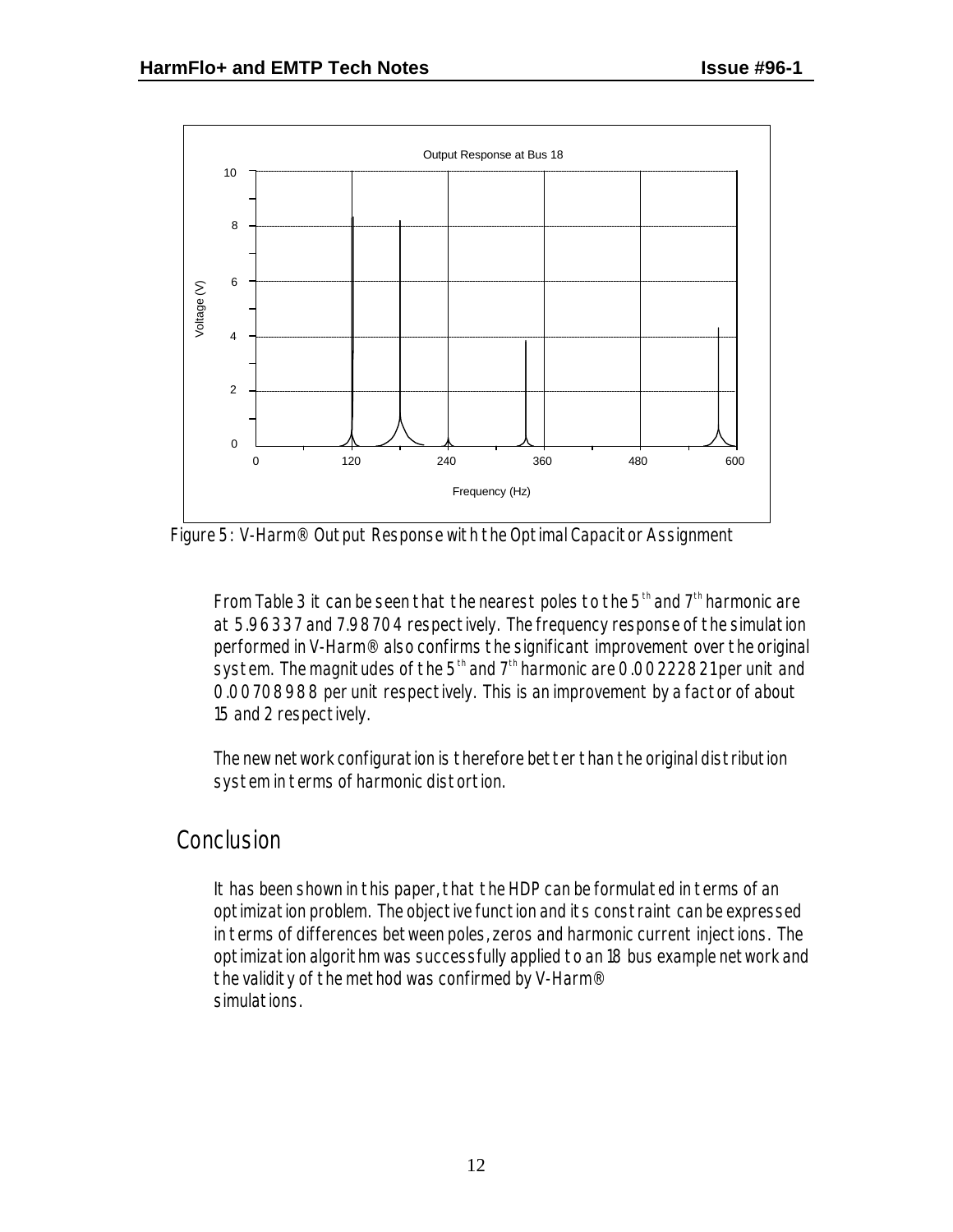References

- [1] Arrillaga, J.; Bradley, D. and Bodger, D.: Power System Harmonics, John Wiley & Sons, New York 1985.
- [2] IEEE Tutorial Course: "Power System Harmonics" Course Text, 84 EH0221- 2-PWR, 1984.
- [3] Ortmeyer, T.H. and Zehar, K.: "Distribution System Harmonic Design" IEEE Transactions on Power Delivery, Vol. 6, No. 1, pp. 289-294, January 1991.
- [4] Wickramasekara, M.G. and Lubekeman, D.: "Application of Sensitivity Factors for the Harmonic Analysis of Distribution System Reconfiguration and Capacitor Problems" Proceedings of the Third International Conference on Harmonics in Power Systems", pp 141-148, Purdue, September 1988.
- [5] Grady, W.M., Samotyj, M.J. and Joyola, A.H.: "The Application of Network Objective Functions for Actively Minimizing the Impact of Voltage Harmonics in Power Systems" IEEE Transactions on Power Delivery, Vol. 7, No. 3, pp. 1379-1386, July 1992.
- [6] Friedland, B.: Control System Design, McGraw-Hill, New York, 1987.
- [7] Fletcher, R.: Practical Methods of Optimization, John Wiley & Sons, Chichester, 1987.
- [8] V-Harm Users Manual: Power System Harmonics Simulation and Analysis Program, McGraw-Edison, Cooper Industries, May 1988.

#### Acknowledgments

We would like to thank Mr. S.S. Ahmed for his constructive contributions to this project.

> H.V. Hitzeroth A. Petroianu University of Cape Town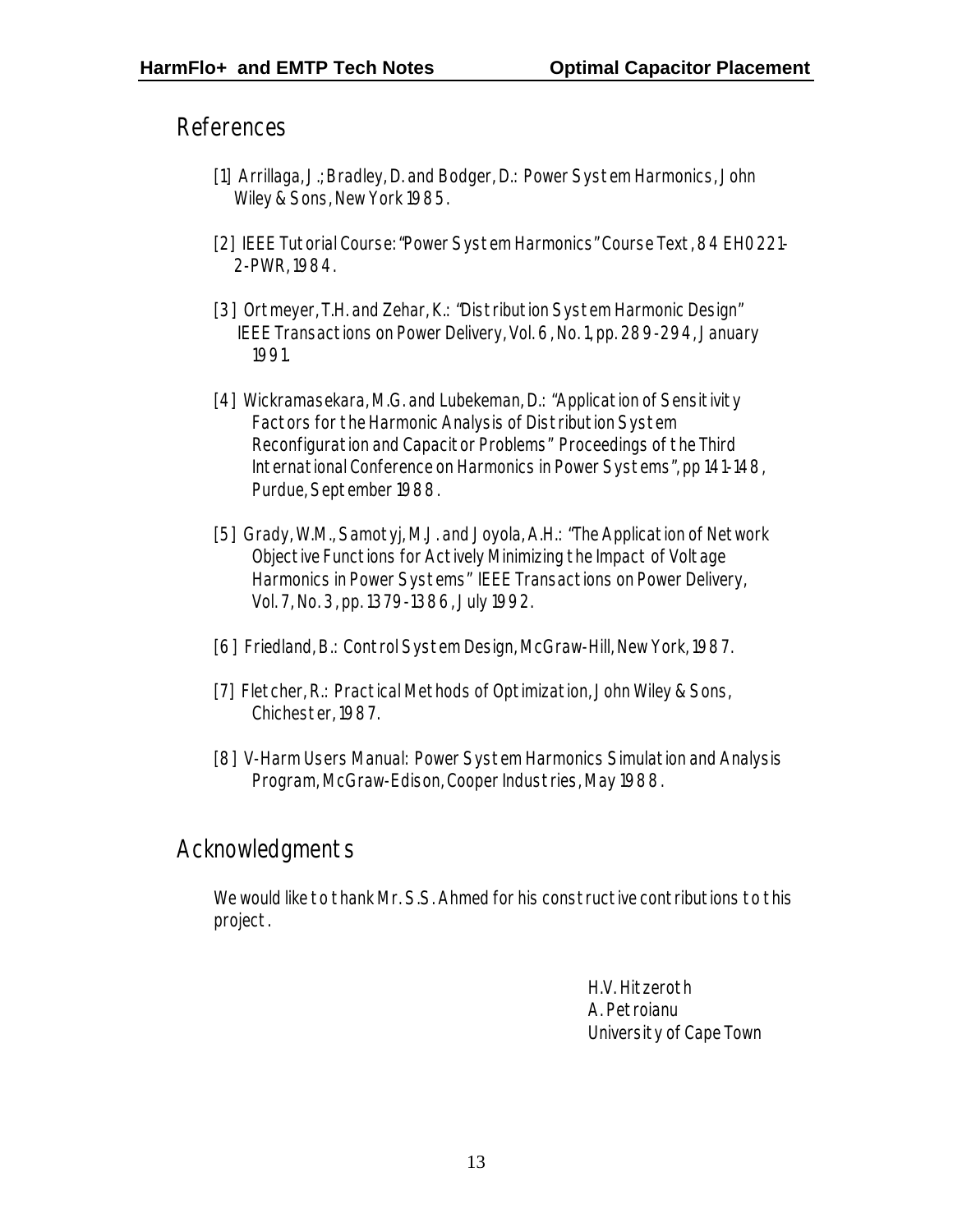# Modeling Relay Operational Characteristics Using Electromagnetic Transients Program

Techniques Using EMTP to Model Dynamic Operations Characteristics of Distance Relays

### Abstract

This paper highlights some techniques employed to model dynamic operational characteristics of distance relays using EMTP. Simulation results of a self- and a cross-polarized Mho relay are presented.

Keywords: EMTP Simulation, Power System Protection, Relay Modeling

#### Introduction

There are many commercially available software packages nowadays for power system analysis. These range from load flow, stability, contingency and reliability analysis. The Electro-Magnetic Transients Program is a widely used program for simulation and analysis of power system transients. The Transient Analysis Control Systems, the so-called (TACS) of the EMTP functions like an analogue computer. This allows signals to be passed between TACS and the electric network facilities simulated by EMTP. In fact, with TACS facilities it is possible to simulate control circuitry associated with rotating machinery, HVDC converters and static var controllers [1]. It is also possible to extend the application of EMTP to relay testing [2]. In such applications, simulated transients data can be created in ASCII format by EMTP and converted to analogue signals to be amplified for testing of relays. This approach is, however, an 'open-loop' type of simulation as the operation of relay can not alter the primary system configuration of system running arrangement. On the other hand, if relay models are simulated within the EMTP environment, then it becomes a 'close-loop' simulation as the operation of a particular relay, and thus the associated circuit breaker, would change the system conditions. Subsequent relay operations can then be further investigated. In this manner, dynamic operation of relays can be studied solely on a personal computer with no external hardware arrangement necessary. This paper describes the basic techniques used for simulation of distance relays, such as a self and cross-polarized distance relays commonly used for the protection of transmission circuits.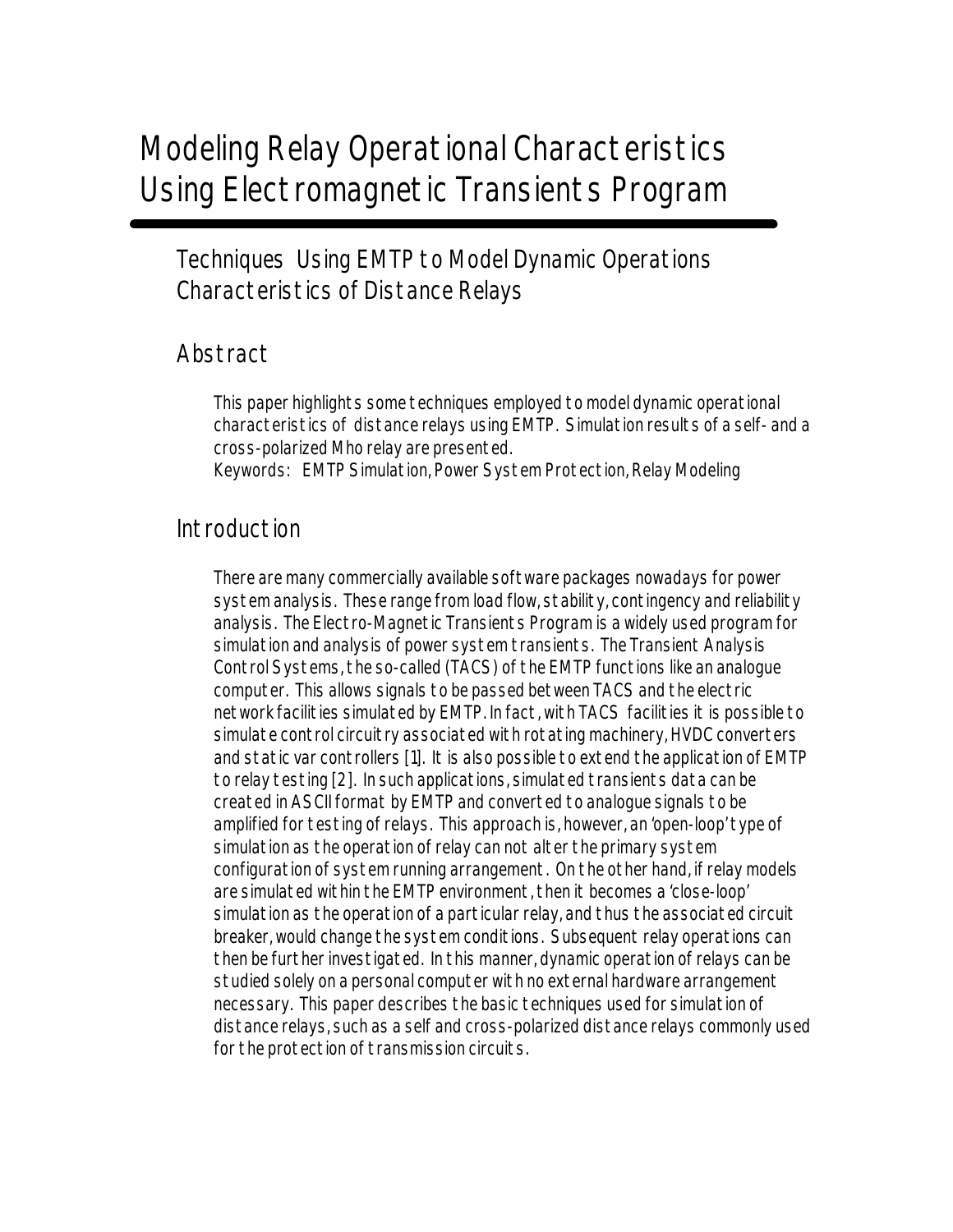# An Output Latching Relay

An instantaneous overcurrent relay is used to illustrate the basic techniques employed in the modeling of a latching relay which is used for the tripping of a circuit breaker. Instantaneous relays are simple relays which measure fault current flowing on the primary circuit and initiate tripping when the measured quantity exceeds some predetermined value. To model its operation, an ideal source in series with a lumped line impedance is set up as the primary system. A short circuit fault is applied to the system by employing a switch which connects the phase voltage direct to ground (or between phases, depending on the type of fault to be simulated) at the end of the line. To simulate the on/off operation of a circuit breaker, an arrangement using two SCR devices connected back to back is implemented. The on/off control of the circuit breaker is performed by a firing signal generated by the relay. Under normal conditions when the breaker is supposed to be 'close', a continuous positive firing pulse is presented to the SCRs. When the relay trips on overcurrent condition, a negative firing pulse is sent to the SCRs. To model the latching function of the relay output, two invertors and a summer are used. When the relay picks up on overcurrent condition, a signal "RELAY" with +1V is sent to the summer. This would cause "INV\_2" to be at -1V and the "INV 1" to be at +1V. As the limiting value at "INV 2" is set between -2V and 0V, the latch finally settles at an output of -2V. This output signal then goes through another summer feed with a fixed constant input of +1.5V. It can be seen that when the relay picks up, a negative "CB" signal from the second summer (being -2V+1.5V=-0.5V) is sent to the SCRs to open the breaker.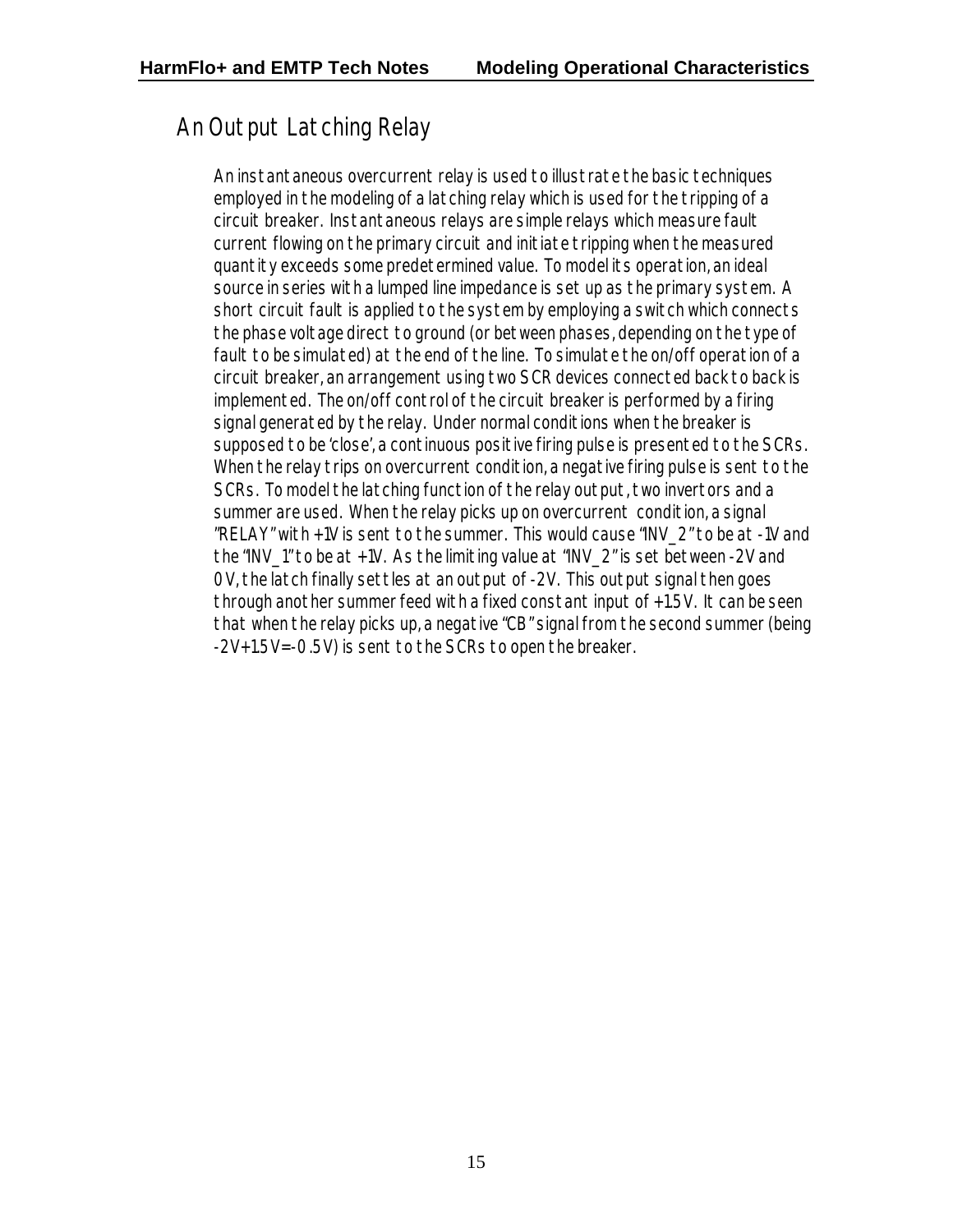

Figure 1: Modeling a Latching Relay

If the relay does not pick up, the latch output will stay at 0V while the "CB" signal will stay at +1.5V. This positive signal ensures the SCRs are continuously fired to maintain the breaker at the 'close' position. As for the relay's operation, the sole criterion is that the current measured by the RMS detector being greater than a predetermined value. However, for the distance relay models described in the following section, the trip signal is injected directly at point 'RELAY" to control the circuit breaker.

# Distance Relay Models Self-Polarized Mho Relay

A self-polarized Mho characteristic based on phase-measuring technique as illustrated in Figure 2 is constructed. The two input signals to the relay are *V*∠−90° and *V* −*I*Z, where *V*∠−90° is the polarizing voltage (VP) taken from the relaying point, I is the current derived from the secondary of the line current transformer, and Z is the replica impedance of the relay. The operating criteria of the modeled relay being that  $V\angle -90^\circ$  and  $V-IZ$  are in phase for faults on the circumference of the Mho circle having IZ as its diameter. For in-zone faults,  $V \angle -90^{\circ}$  leads  $V - IZ$  as shown.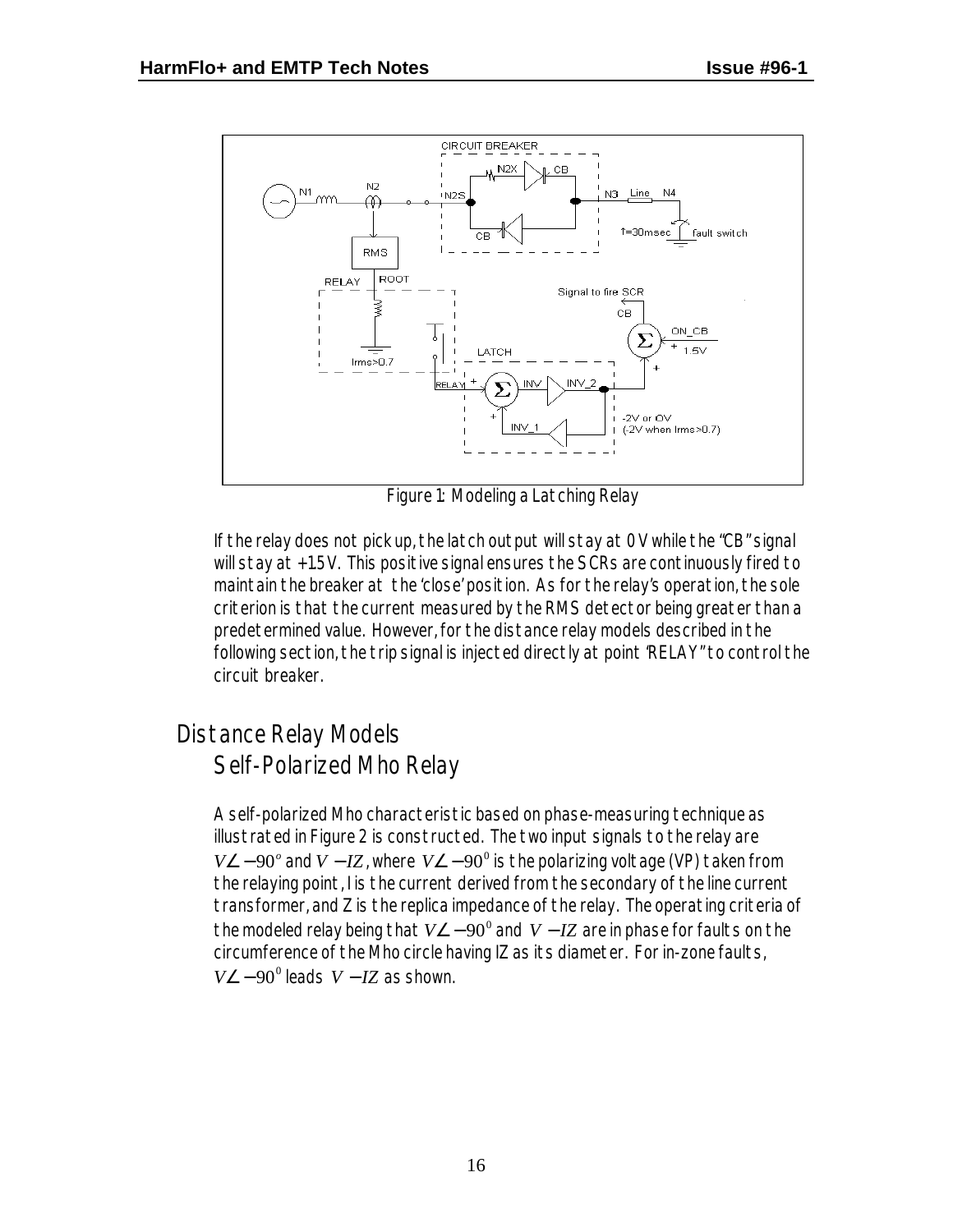

Figure 2: Vector Diagram of a Mho Relay

The simulation, including the primary system, is shown in Figure 3. The source of the electrical network is treated as an ideal source and Device 14 of the EMTP is conveniently used for this case. The phase-comparator is modeled using standard TACS devices available within the EMTP. The functioning of this comparator is discussed in section III.2. Referring to Figure 3, the device *Zset* , connected across the secondary of the C.T., is the setting impedance of the relay being fixed at  $0.144\angle 79.88^{\text{o}}$  in the proposed simulation to match 100% of the line impedance. While the current signal is derived from N2sec and multiplied with Zset to provide the signal IZ , the voltage signal is taken direct from the electric network at node N3. The 90 degree phase shift applied to the voltage is achieved by delaying the signal by 5 ms. The phase relationship of the two input signals VA and V3 is then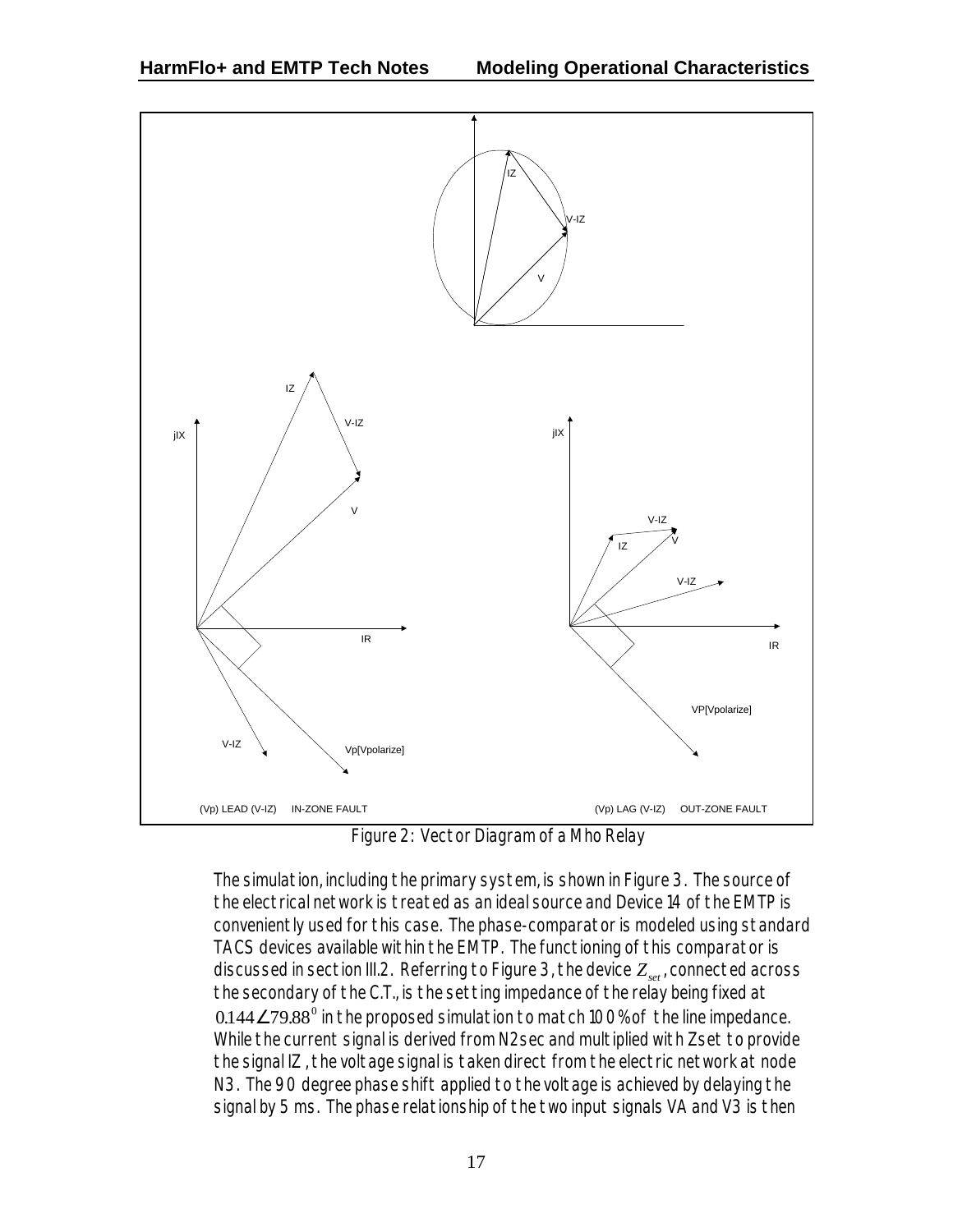compared, and a trip signal 'TR' is given if signal VA lags V3 over a range from  $\,\mathrm{O}^\mathrm{o}$  to 180 $^{\circ}$ . This criterion is checked by using some logical statements [3] provided by EMTP.



Figure 3: Simulation of a Mho Relay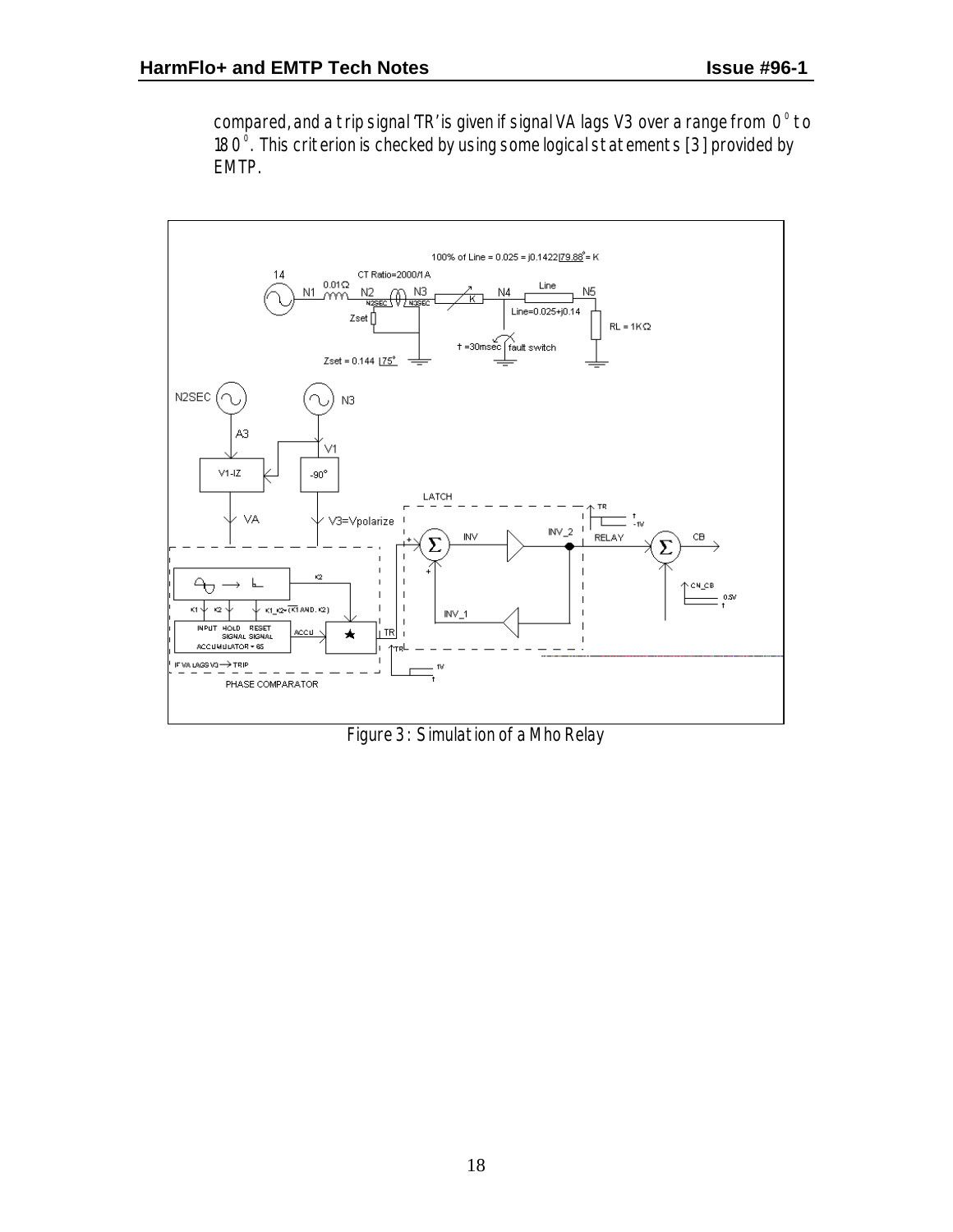### The Phase Comparator

There is an accumulator device coded number '65' in the EMTP. This can be used to form the basic component of the phase comparator. In our application, the status of the accumulator is determined through the relationship of the input signals K1 and K2 representing VA and V3 respectively. As shown in Table 1, when both K1 and K2 are zero the output of the accumulator is zero, when K1 is zero and K2 is a logical '1', the output of the accumulator will be reset to zero. When K1 is 1 and K2 is zero, the output of the accumulator ramps up. The output will not change if both K1 and K2 are logical '1'. The final output of the phase comparator is determined by multiplying the output of the accumulator with the signal K2.

Table 1: Signals to the accumulator

|  | Reset to O |
|--|------------|
|  | Ramps up   |
|  | No change  |

Figure 4 shows the waveforms of the phase comparator. A trip 'TR' is generated when the signal K1 leads K2, as shown in the left hand part of the diagram. By adopting this arrangement, the operation of a phase comparator which measures the two input signals and provides a Mho relay characteristic is successfully modeled.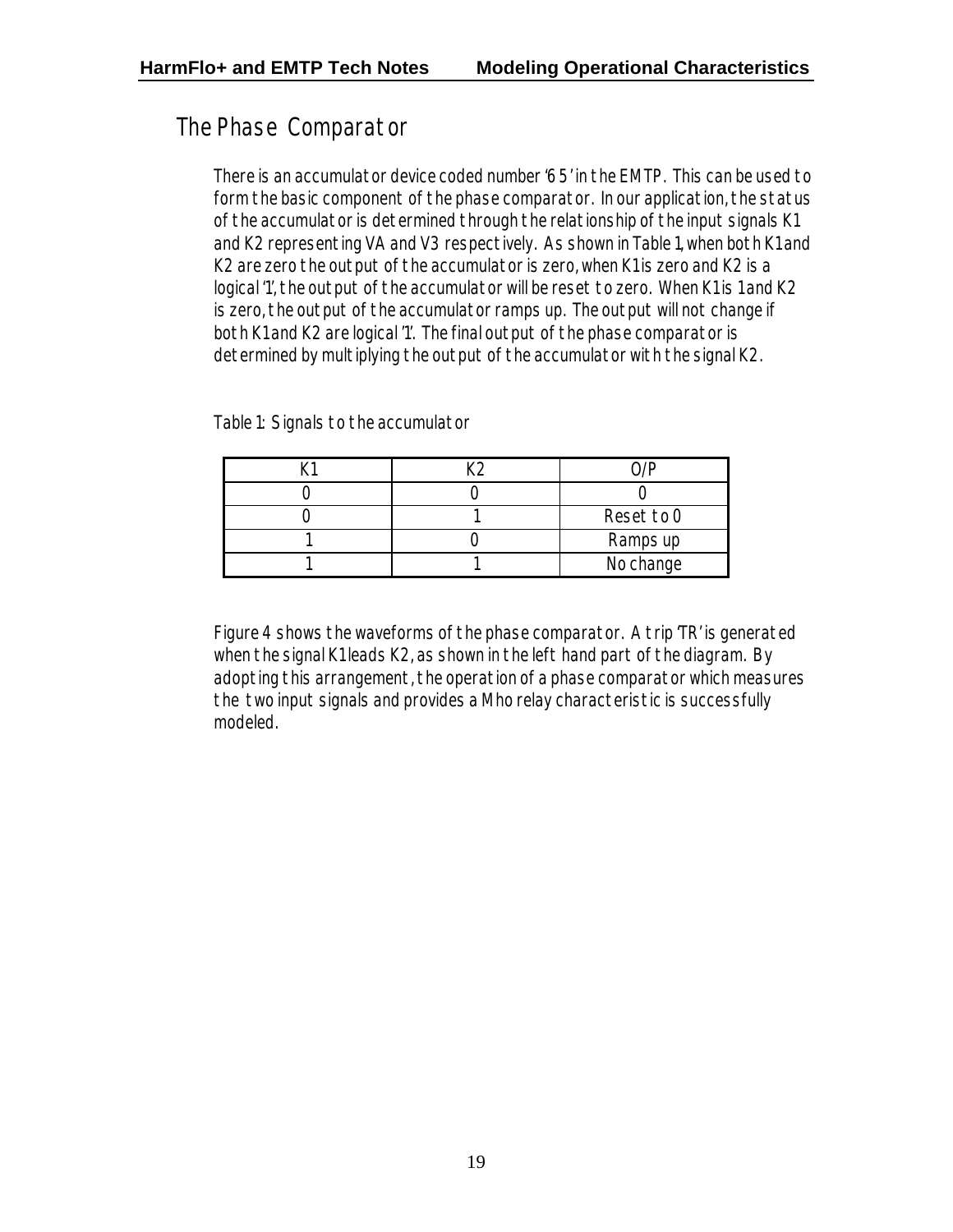

Figure 4: Internal Waveforms of Comparator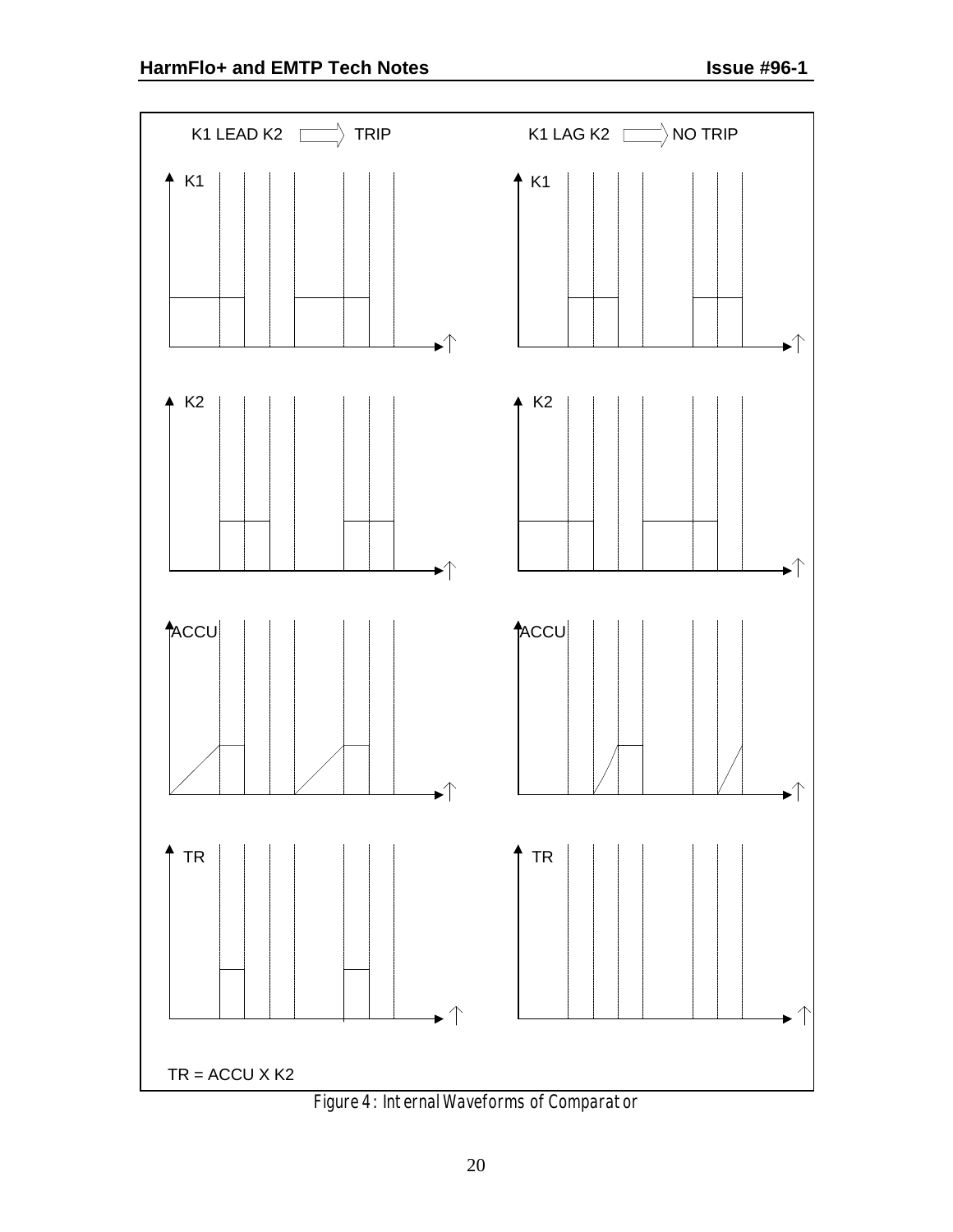Tripping tests were simulated within the EMTP environment, where a fault of 95% and 105% respectively of the line length was applied to the network. Figure 5 shows the tripping output of the modeled relay for a fault at 0.95 p.u. along the protected line, while Figure 6 shows no tripping of the relay for a fault just outside the protected zone.



Figure 5: Comparator Output for an Internal Fault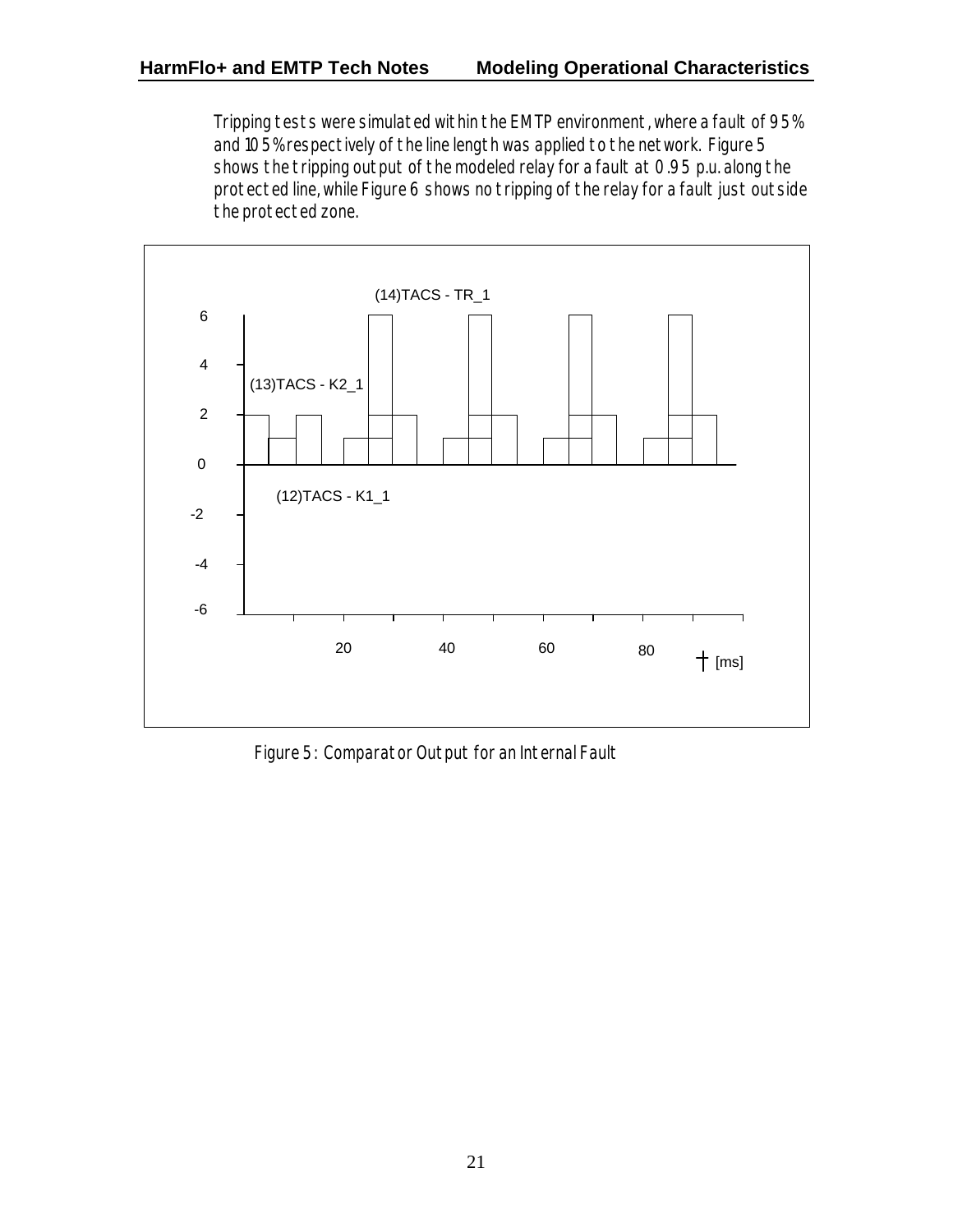

Figure 6: Comparator Output for an External Fault

# Cross-Polarized Mho Relay

For cross-polarized relays, some partial health-phase components are used to maintain a correct polarizing signal for the relay under close-up faults. One approach [4] to derive the polarizing signal for 'A' -phase-to-ground fault is shown in Figure 7 where the cross-polarized signal is taken from the healthy phase 'BC'. In this arrangement, only 16% was required according to the design. For 'B'-phaseto-ground fault, the cross-polarizing signal would come from phase 'AC' and likewise for the others.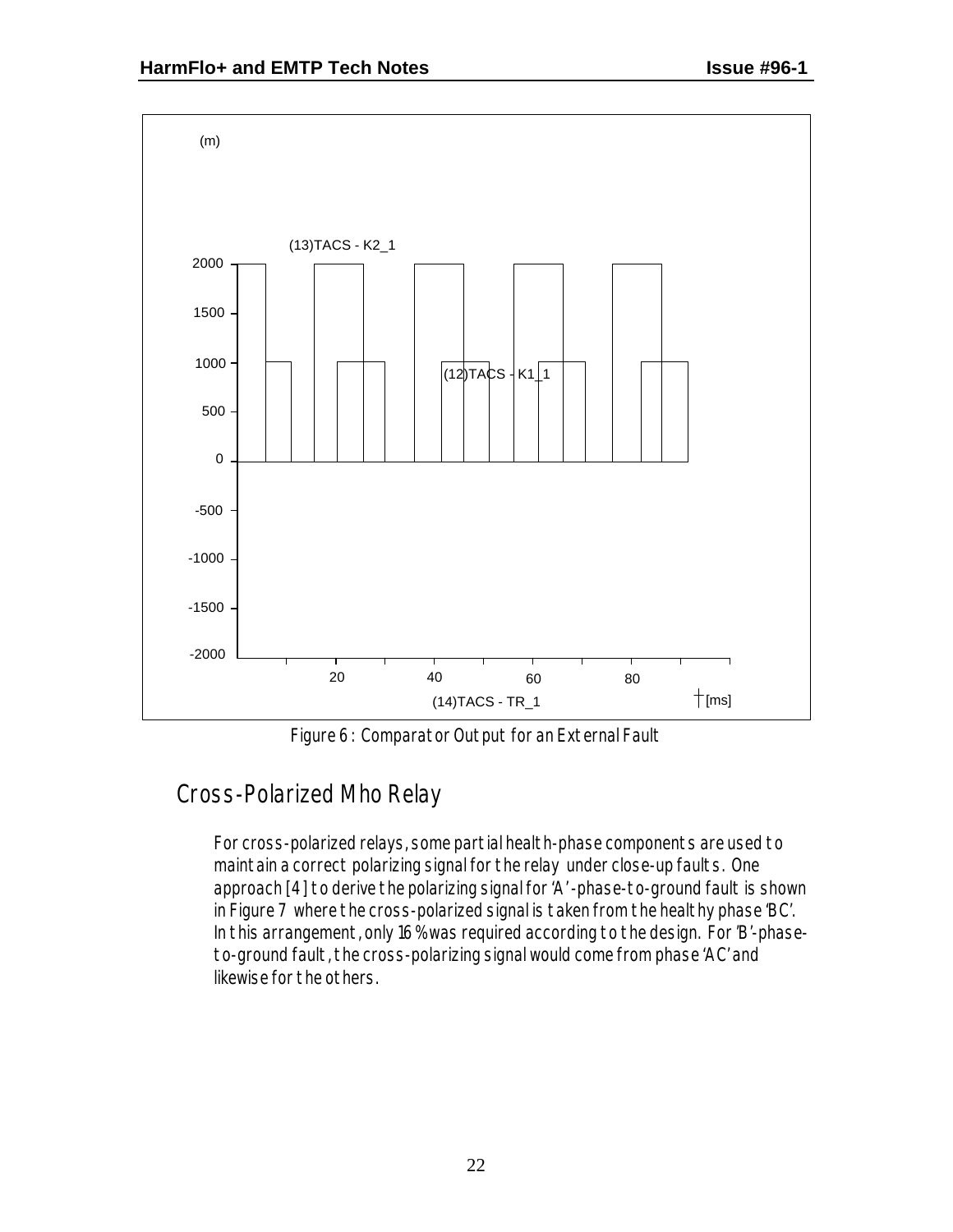

Figure 7: Cross-Polarizing Signal

The corresponding EMTP simulation with *p* - cable model is illustrated in Fig. 8. A phase-to-phase fault is applied to the network at an instant when t=10mS. In the relay model, the first 90 $^{\circ}$  delay shifts the cross-polarizing signal to be $\,$  in phase with the signal taken from the phases involving the fault, it is then added on to the overall polarizing signal before feeding to the phase comparator circuit.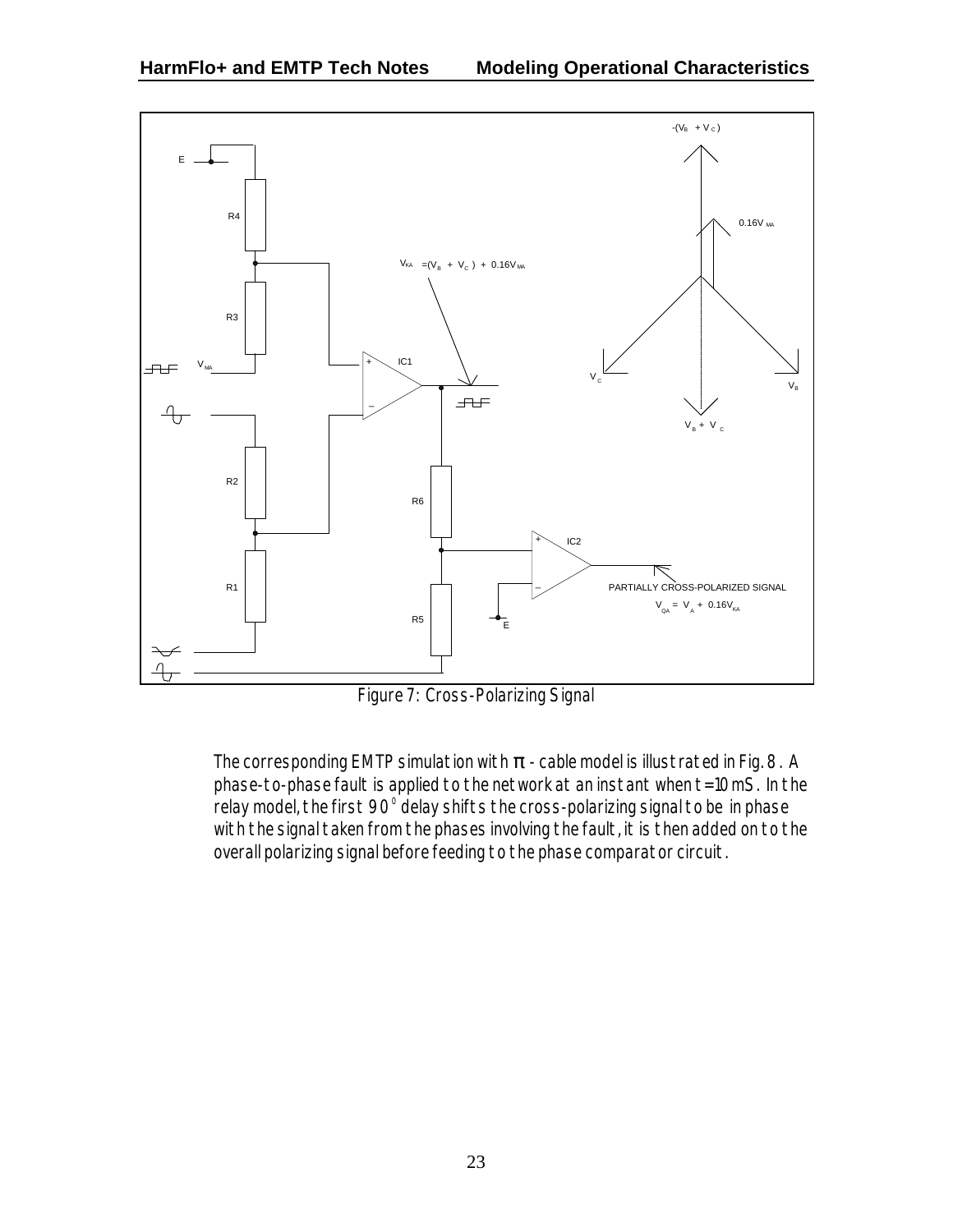

Figure 8: Modeling of a Cross-Polarized Mho Relay

An internal and external fault respectively was simulated on the network and the response of the relay model was observed to be correct as with the case of the self-polarized mode. This model was further tested on a three-source network to verify its directional characteristics under reverse fault condition. The primary system used for the investigation is as shown in Figure 9. In this simulation, there are a total of 6 relays as marked R1 to R6 on the network. The input signals required by relay R1 are derived from locations N1A\_R, N1B\_R, N1C\_R, R1\_B1 and R1\_C1. While the corresponding signals for relay R2 would be N2A-R, N2B-R, N2C\_R, R2\_B1 and R2\_C1.

A fault was applied to the network between node 1 and node 2 at a location 90% from node 1. The zone -1 reach of relay R1 is set to cover only 80% of the line length. Figure 10 shows the output of the comparator of each relay on the network. It can be seen that, for the fault as mentioned, only relay R2 provides a tripping signal since its input signal K1 leads K2. This confirms the directional feature relays R3 and R5 which should 'see' the fault being in the reversed direction.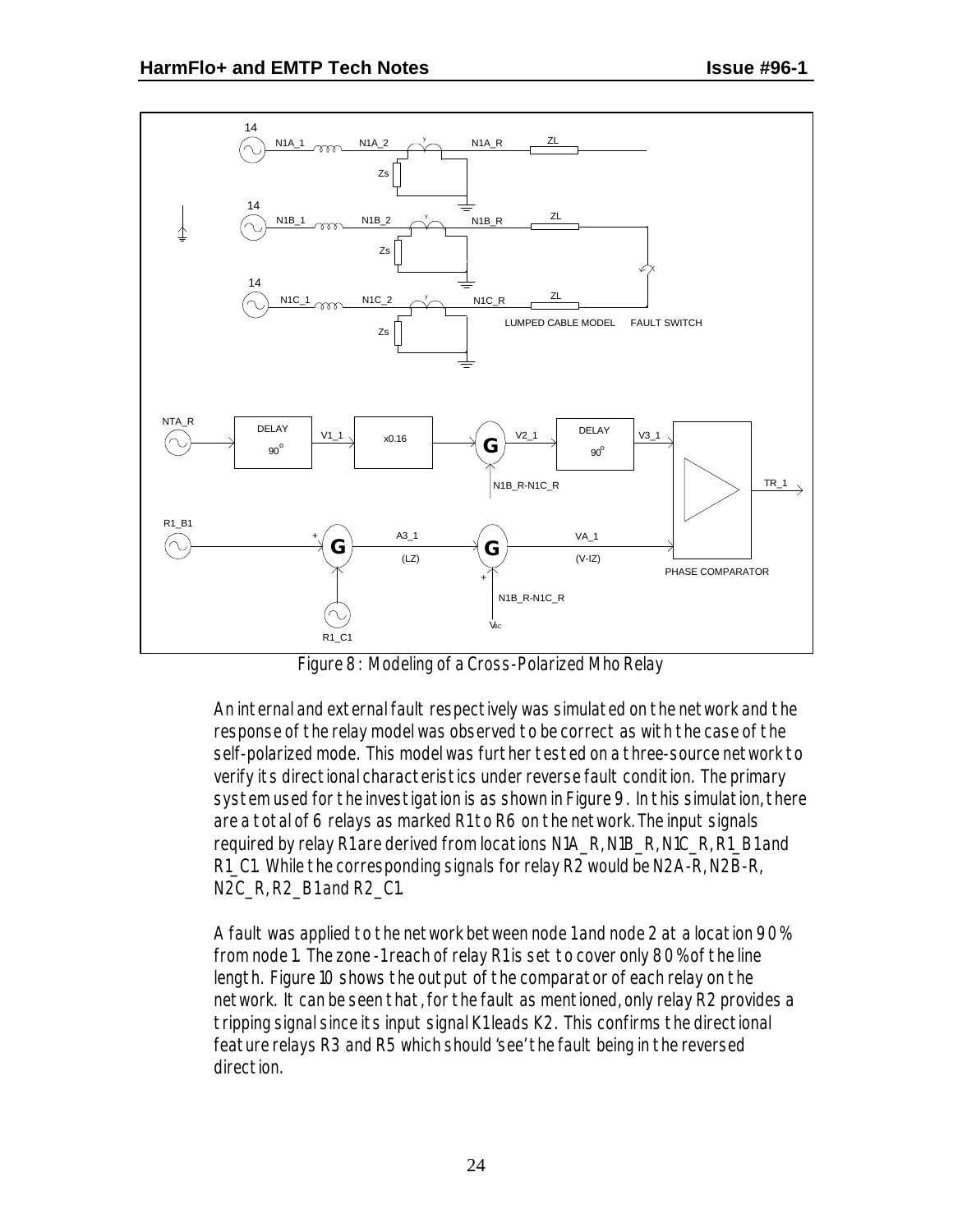

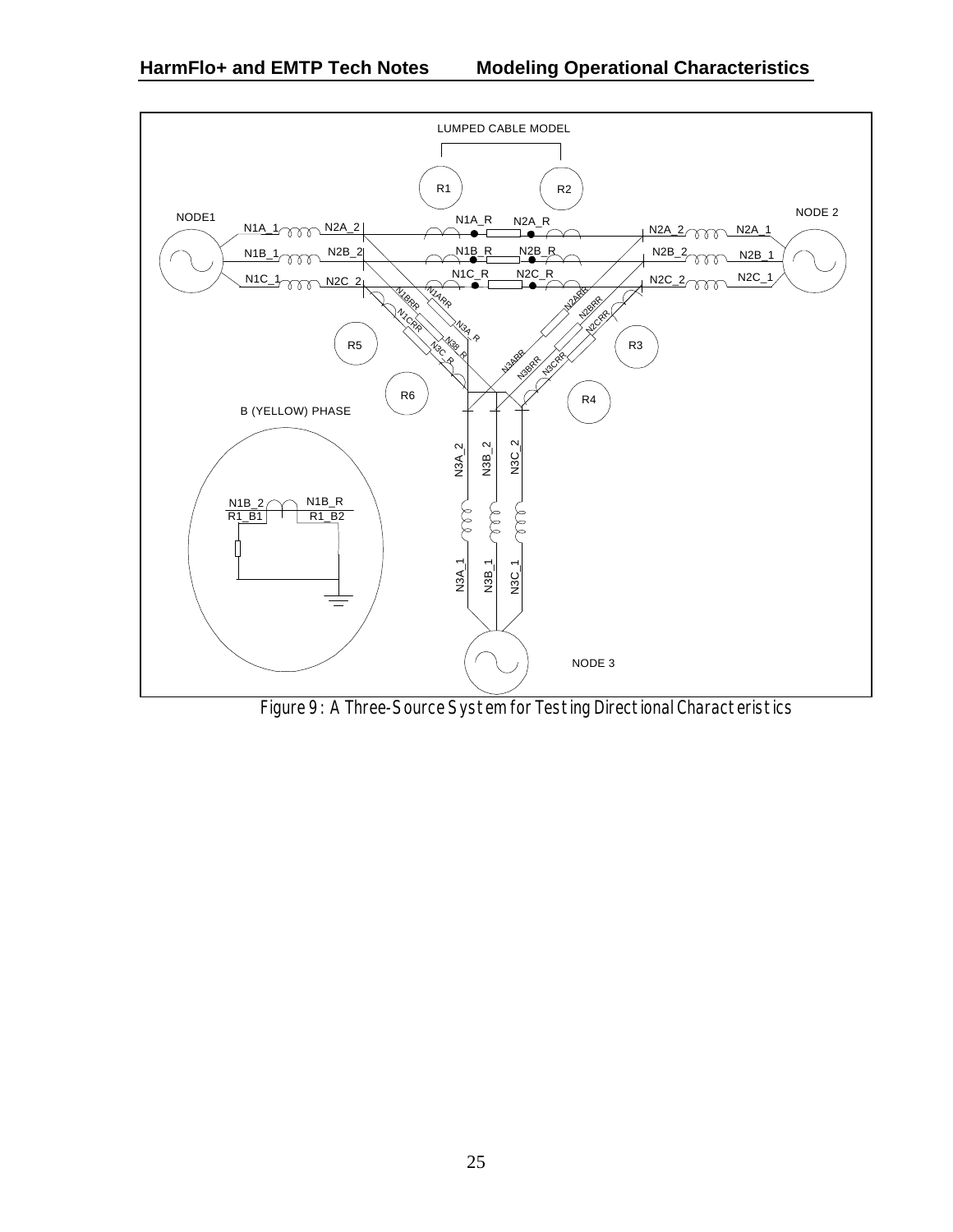



#### **Conclusions**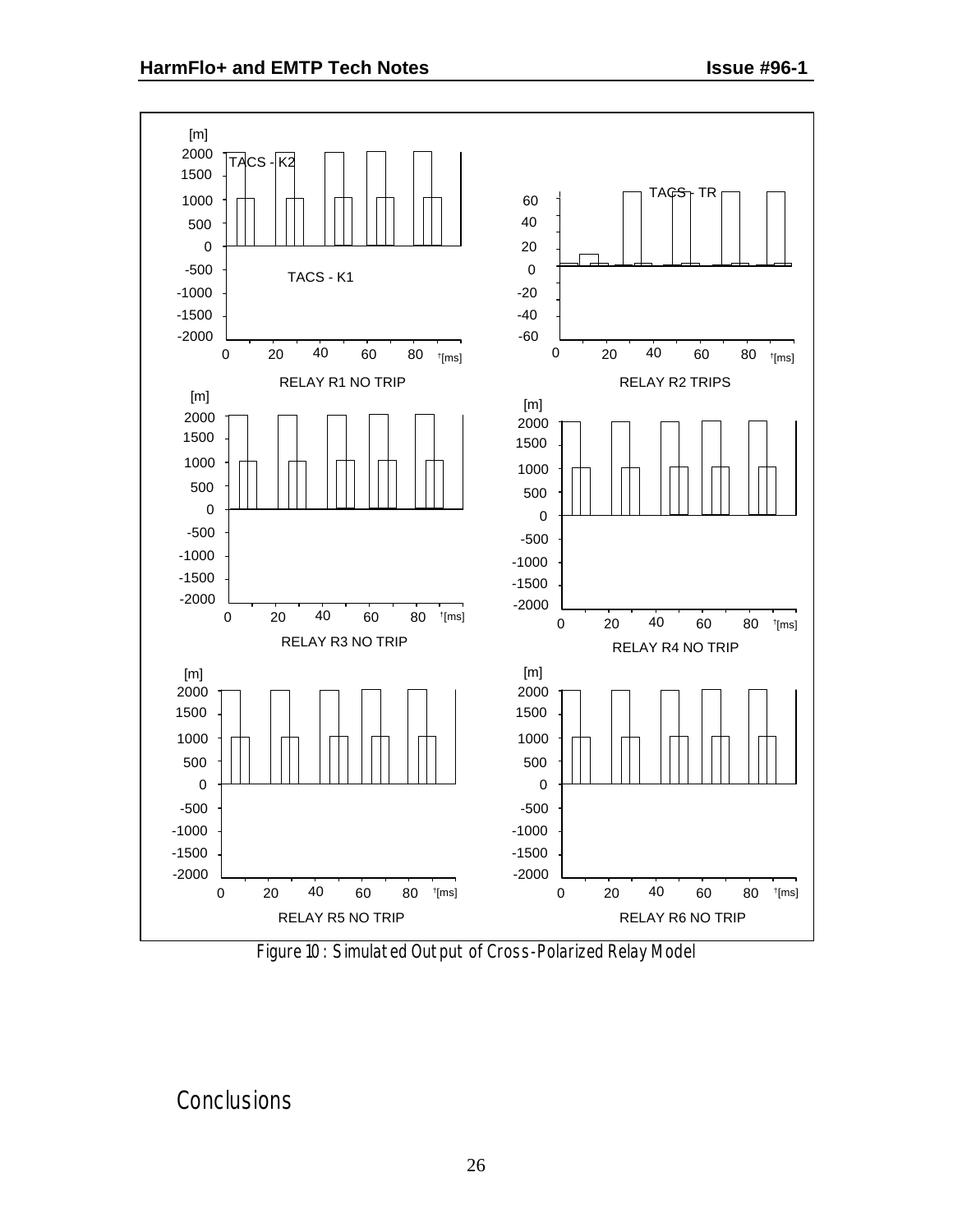Distance relays have been modeled using the EMTP program. The models are simple to implement using the TACS of the EMTP, and they are able to illustrate the operational characteristics of the modeled relay under different system conditions. All simulations are performed within the EMTP environment in a 'closeloop' fashion. The transients aspects of the CT and VT have not been dealt with in this paper, and they ought to be investigated. Since no source-code programming is required for the modeling, this approach should be of great help to those protection engineers who are not experienced programmers.

#### References

- [1] ElectroMagnetic Transients Program (EMTP) Revised Rule Book v.2. The EMTP DCG. 1989.
- [2] Wilson R.E., Nordstrom, "EMTP Transient Modeling of a Distance Relay and a Comparison with EMTP Laboratory Testing." IEEE Transactionnns Power Delivery, Vol. 8, No. 3, July 1993.
- [3] Chan, T.W. et al ,"Relay Models for ElectroMagnetic Transients Program," pp 534-539, Proceedings Stockholm Powertech, 18-22, June 1995.
- [4] GEC Measurements "Protective Relays Application Guide," Third Edition, 1987.

T.W. Chan K.M. Chua K.T. Lim Nanyang Technological University Republic of Singapore

# Twelve-Pulse Cancellation and DC Motor Drives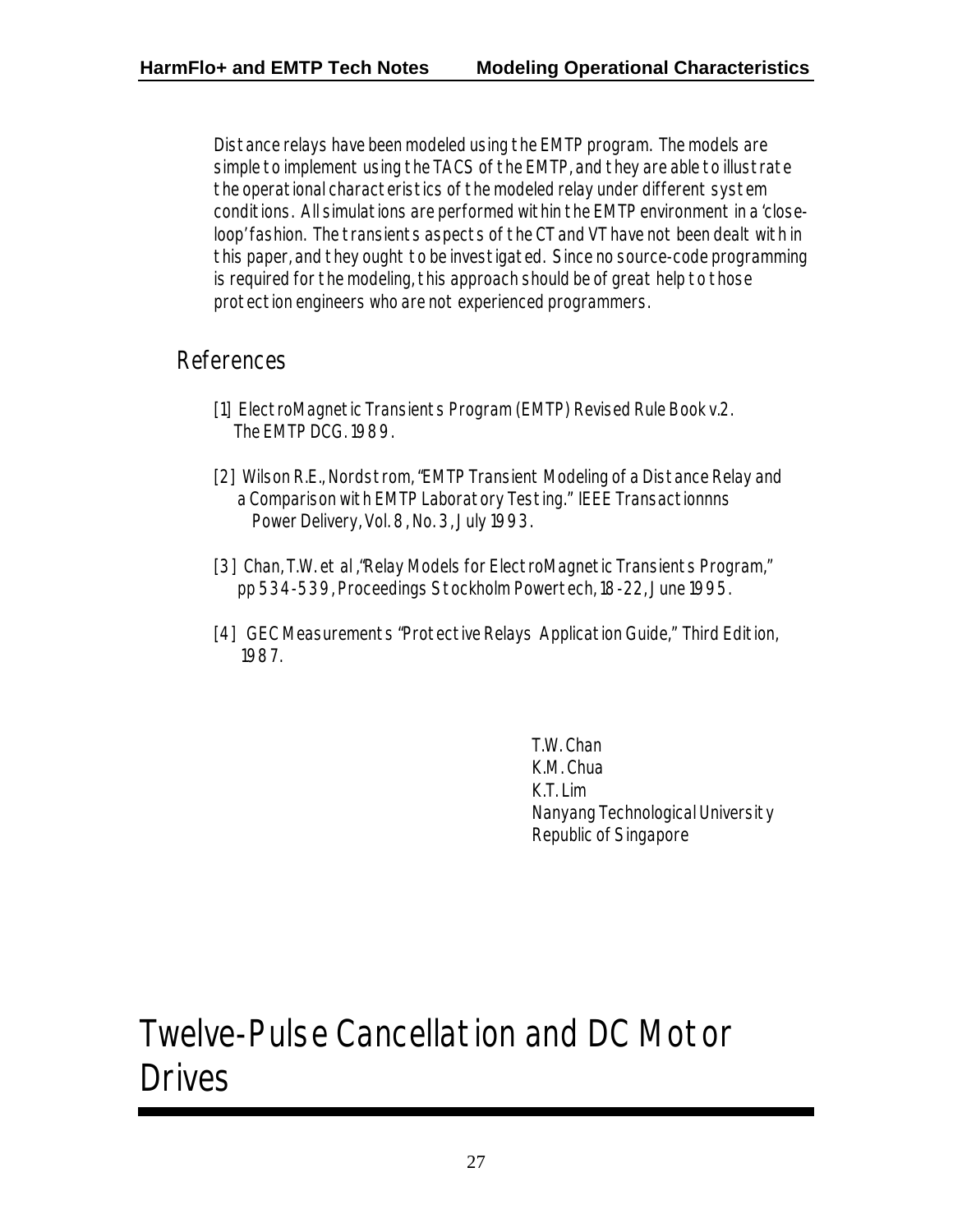Study Using SuperHarm® to Model Facility Power System to Determine Resonance Effects

Recently, I performed a study at an industrial plant that had an extensive number of dc motor drives. These drives are typically used on processes where speed control is very important. As a part of the overall study, SuperHarm was used to model the facility power system to determine the resonance effects of power factor correction capacitors installed on the site.

The user of SuperHarm must determine: how much of a system to model, how to model loads, and whether to build a single-phase equivalent or a complete threephase representation. Correctly answering these questions involves experience and a physical understanding of the phenomena being studied. Seminars, firsthand experience, and learning from others through our Harmflo Users Group are ways to insure that these considerations are handled appropriately, with a minimum of effort. Problems where the analyst has the least experience require the most effort, because less simplification can be justified for the analysis.

Many times a single-phase equivalent model is sufficient to study the harmonics resonance concerns of power factor correction capacitors. This simplification can reduce the effort needed for a study. However, this industrial plant had a variety of different transformer connections; some transformers used delta-wye windings, while other transformers used delta-delta windings. This mix of connections was installed to insure some cancellation of six-pulse harmonic currents. So a three-phase model was used in this study because the 12-pulse cancellation of the transformer connections was considered to be important in the analysis.

An important aspect to any computer simulation technique is the validation of the model. This validation will always involve measurements, either at the site being studied, or if it is a new installation, at a previous location studied that had similar characteristics. Measurement results were available for this particular site. One group of measurement results gave the total harmonic voltage distortion (THD $_{\rm v}$ ) for the entire site with most of the load in operation. Another set of results showed that the (THD $_{\rm v}$ ) declined as one large production line was idled. While it may seem an expected result that the THD $_{\rm v}$  would decline when the load was reduced, the initial results from SuperHarm model predicted that the THD<sub>v</sub> should increase when this particular production line was idle. Why?

Further examination of the model showed that it expected that the operation of the large production line should produce harmonics currents that would cancel other six-pulse harmonic currents being generated at the facility. This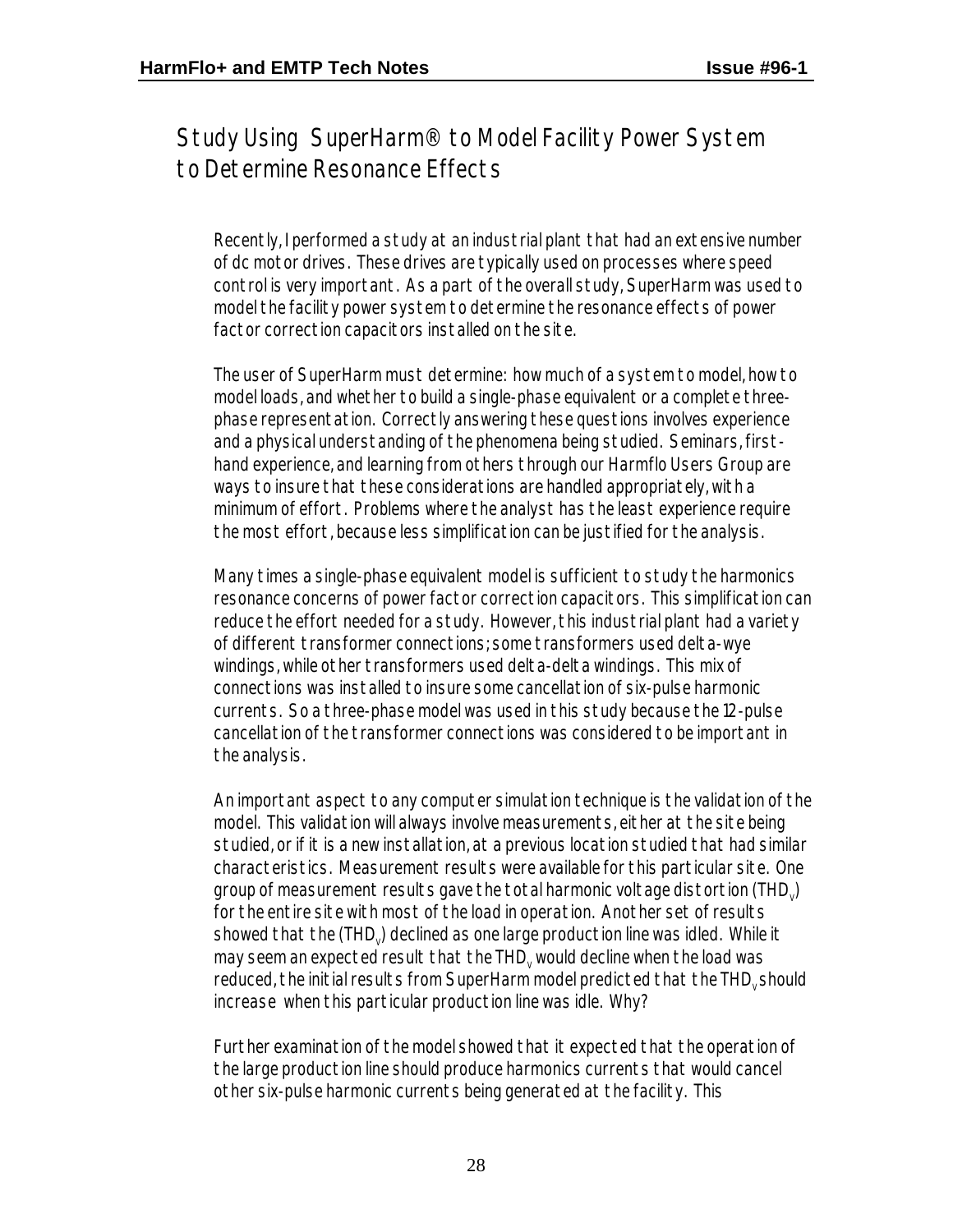cancellation would be due to the combination of the various transformer winding arrangements. However, the analysis was refined when further measurements revealed that the large production line produced currents at a low displacement power factor. Unlike most AC variable frequency drives, DC motor drives operate at a variety of displacement power factors depending on operating conditions. This variation of ten allowed the  $5<sup>th</sup>$  and  $7<sup>th</sup>$  harmonics from the production line to combine, and not cancel as expected by the model.

Figure 1 below gives a current waveform and harmonic spectrum from the equipment (at a different site) with a large amount of dc drive load.



| Event Number 70      |                        |  | Channel C        | Setup 1                     | 10/05/93              |      | 11:17:21.87            |
|----------------------|------------------------|--|------------------|-----------------------------|-----------------------|------|------------------------|
| Fnd: 183.61A 273 deg |                        |  | 18th:            | $0.12 \quad 13 \text{ deg}$ | 35th:                 |      | $1.9$ . 32 deg         |
| 2nd:                 | $0.9$ $283$ deg        |  | 19th:            | $2.12.357$ deg              | 36th:                 | 0.02 | $43$ deg               |
| 3rd:                 | $0.3$ % 182 deg        |  | 20th:            | 0.1% 347 deg                | 37th:                 |      | 1.2 $\times$ 61 deg    |
| 4th :                | 0.3% 170 deg           |  | 21st:            | $0.1$ $\times$ 116 deg      | 38th:                 |      | $0.02162 \text{ deg}$  |
| 5th:                 | 24.8% 155 deg          |  | 22nd:            | $0.02$ 181 deg              | 39th:                 |      | $0.1$ $\times$ 125 deg |
| 6th:                 | $0.321$ $123$ deg      |  | 23rd:            | 3.0% 229 deg                | 40th:                 |      | $0.02172 \text{ deg}$  |
| 7th:                 | $2.4$ $\times$ 198 deg |  | 24th:            | $0.12$ 233 deg              | 41st:                 |      | $1.72$ 295 deg         |
| 8th:                 | $0.1233$ deg           |  | 25th:            | $1.822$ deg                 | 42nd:                 |      | $0.12336$ deg          |
| 9th:                 | $0.32 275$ deg         |  | 26th:            | $0.122565$ deg              | 43rd:                 |      | $1.22.323$ deg         |
| 10th:                | $0.12.284$ deg         |  | 27th:            | $0.22 \, 27 \, \text{deg}$  | 44th:                 |      | $0.1231$ deg           |
| 11th:                | $7.8z$ 59 deg          |  | 28th:            | $0.12$ 118 deg              | 45th:                 |      | 0.02 71 deg            |
| 12th:                | $0.12.64$ deg          |  | 29th:            | $2.3$ $\times$ 132 deg      | 46th:                 |      | $0.02153$ deg          |
| 13th:                | $2.4$ $\times$ 100 deg |  | 30th:            | $0.12 \quad 97$ deg         | 47th:                 |      | $1.52 199$ deg         |
| 14th :               | $0.0$ $\times$ 175 deg |  | 31st:            | $1.5$ $\times$ 155 deg      | 48th:                 |      | $0.0$ $\times$ 203 deg |
| 15th :               | $0.12146$ deg          |  | 32nd :           | $0.02265$ deg               | 49th:                 |      | $1.22$ $222$ deg       |
| 16th:                | $0.12 158$ deg         |  | 33rd:            | $0.12$ 272 deg              | 50th:                 |      | $0.02257$ deg          |
| 17th :               | $4.4$ $\times$ 323 deg |  | $34th$ :         | $0.02280 \text{ deg}$       |                       |      |                        |
| T.H.D.               | 27.3z                  |  | CONTRIB.:<br>המח | 27.3z                       | <b>EVEN CONTRIB.:</b> |      | 1.1x                   |

Figure 1: Waveform and Harmonic Spectrum Drawn by Equipment with a DCMotor Drive



Figure 2: One-Line Diagram of a Twelve-Pulse System Model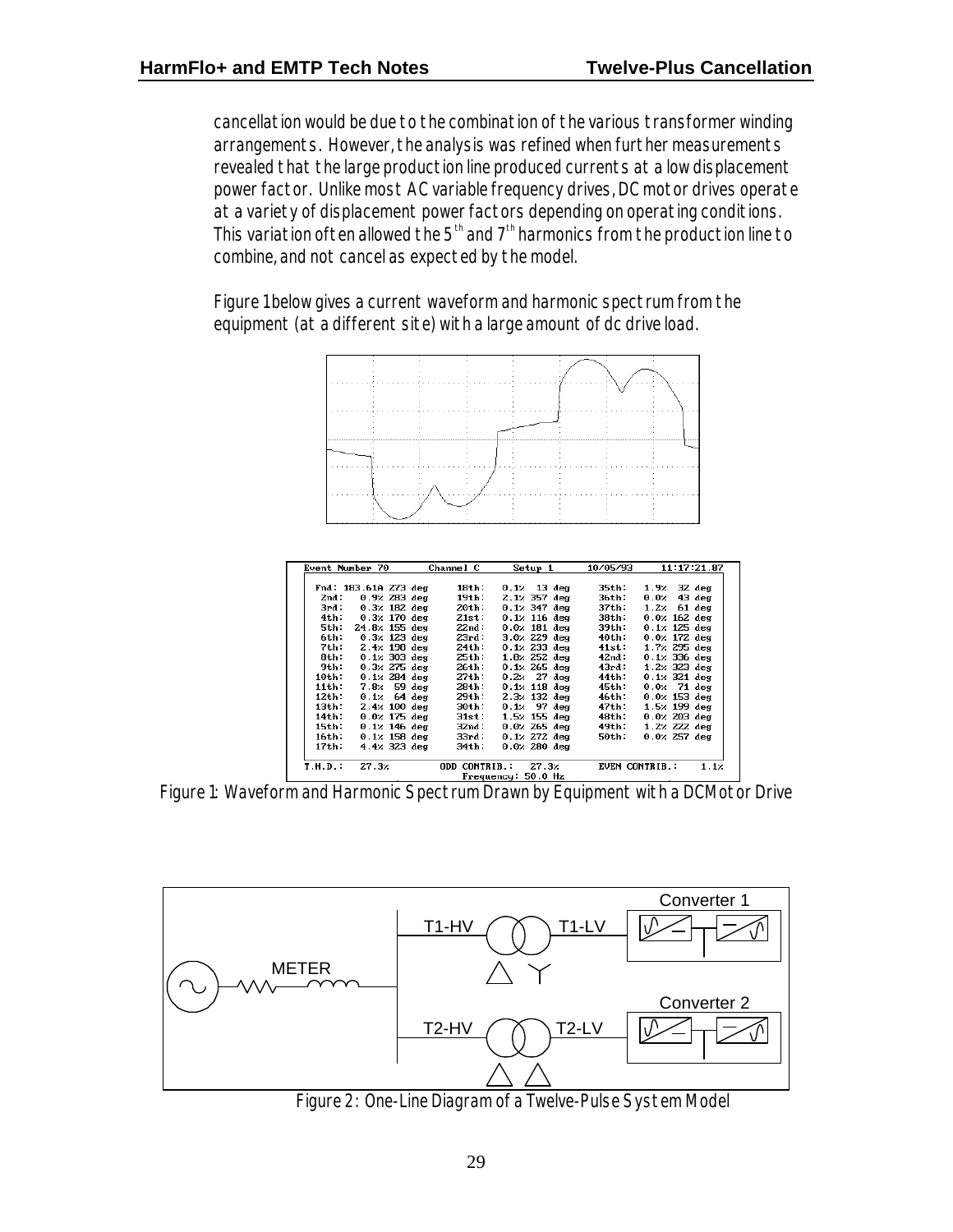For a simple illustration of this effect a simple twelve-pulse cancellation model can be used as shown in Figure 2. A three-phase model is constructed, with one transformer having a delta-delta winding, and the other transformer was modeled delta-wye. The drive harmonic current was modeled as a nonlinear load. Note: When using Dranetz 658 spectrum data, the phase angles must be entered in as negative values, and the results must be viewed as a cosine series in TOP.

Two cases can demonstrate the phenomena. The first case was modeled with both drives at an identical operating point. The second case considered the effect of varying the displacement power factor angle of the second converter.

These results should convince the reader of the importance of varying displacement factor with d.c. motor drives. Failing to consider this effect could lead to overly optimistic (or pessimistic) results. An advantage of the SuperHarm program is the ease with which the user can modify the displacement factor in the nonlinear load model, when the program will automatically adjust the phase angles of all the harmonics.